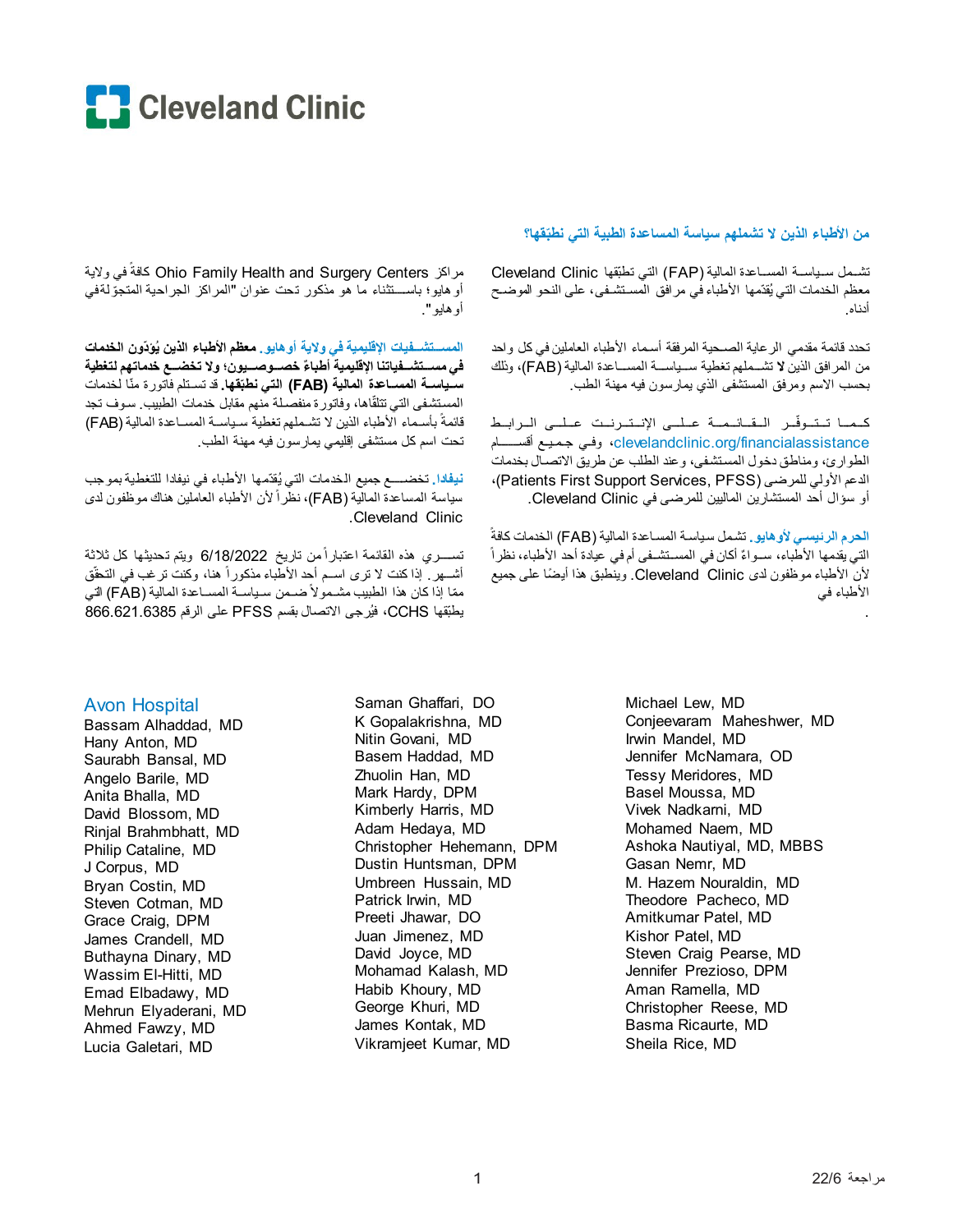

William Riebel, MD Carole Rojas, MD Emile Sabbagh, MD, MPH Mohamed Sayed, MD Mihir Shah, MD Mohamed Shahed, MD Khaldoon Shaheen, MD Adedeji Sodeinde, MD Robert Straub, MD Keelapandal Suresh, MD Eva Szathmary, MD Mousab Tabbaa, MD Muhannad Tello, MD John Tully, MD Vytas Vaitkus, DO Anca Vlasie, MD, PhD Rebecca Ware, MD Amr Yafi, MD Michael Yerukhim, MD

#### Euclid Hospital

Lokanathan Anand, MD Syed Ashraf, MD Harigopal Balaji, MD Steven Barille, PhD Jill Barry, MD Jaye Benjamin, MD Andrew Brobbey, MD Delorise Brown, MD John Bucchieri, MD Bryan Caldwell, DPM Juanita Castaneda, MD Rebekah Chapnick, MD Okwudili Chukwuani, MD Gregory Davis, DO Upma Dhingra, MD Ionel Donca, MD Vincent Ferrini, MD Stanley Fox, MD Keith Friedenberg, MD Frederick Gehrke, DDS Habibeh Gitiforooz, MD Vadim Glukh, DPM Kapil Gulati, MD Stephen Helper, MD David Hutt, MD

Houssein Jahamy, MD Michael Kalus, MD Howard Katz, DO Gary Kelley, PhD Sayed Khatami, MD Howard Kimmel, DPM Richard Koletsky, MD Brian Koludrovich, DPM Inna Krasnyansky, MD James Lane, MD Jeffrey Lautman, MD Jean Lenk, MD Timothy Levar, DPM Antonio Ligon, MD Jeffrey Lubell, DPM Dharmesh Mehta, MD Emad Mikhail, MD Vijay Mistry, MD Beejadi Mukunda, MD Mitchell Nahra, MD Corattur Natesan, MD Emmanuel Ofungwu, MD Oluwaseun Opelami, MD Harbhajan Parmar, MD Sachin Patel, MD John Patzakis, DO Rocco Petrozzi, DPM Vikram Rao, MD Vijay Rastogi, MD Najma Razzak, MD Mona Reed, MD David Rollins, MD Renato Marcelino Roman, MD Carl Rosenberg, MD Kenneth Rosplock, MD Danielle Shaper, DPM Raja Shekar, MD Thomas Slawinski, MD Martin Smith, MD Ranjit Tamaskar, MD Yuan-Hua Thakore, MD Debra Thornton, DPM Kevin Trangle, MD Marinela Turc, MD Howard Waxman, DPM Carl Weitman, PhD

Umesh Yalavarthy, MD Miodrag Zivic, MD

#### Fairview Hospital

Rami Abboud, MD Mohamed Alalwani, MD Abdullah AlGhamdi, MD Bassam Alhaddad, MD Hassan Alzoubi, MD Hany Anton, MD Anthony Bacevice, MD Rima Bachuwa, MD Saurabh Bansal, MD Jason Barb, DDS Angelo Barile, MD Govindasamy Baskar, MD Paul Bedocs, DO John Bennet, MD Todd Bernard, DMD Anita Bhalla, MD Jayantilal Bhimani, MD William Blood, DDS, MD David Blossom, MD Michael Bodman, DPM Cristiana Boieru, MD Ramesh Brahmbhatt, MD Rinjal Brahmbhatt, MD Kyle Bray, DPM Jennifer Bryk-Hechko, DDS Ibrahim Bshara, MD Philip Cataline, MD Nathaniel Cevasco, MD Surabhi Chhibber, DDS Sanjay Choudhary, MD Anthony Cirino, DO Kaitlin Coleman, DPM Arlene Coloma, DDS James Connors, DPM J Corpus, MD Thomas Corrigan, DPM Steven Cotman, MD Alexander Craig, DPM Grace Craig, DPM Heather Craig, DPM James Crandell, MD Paul Craven, MD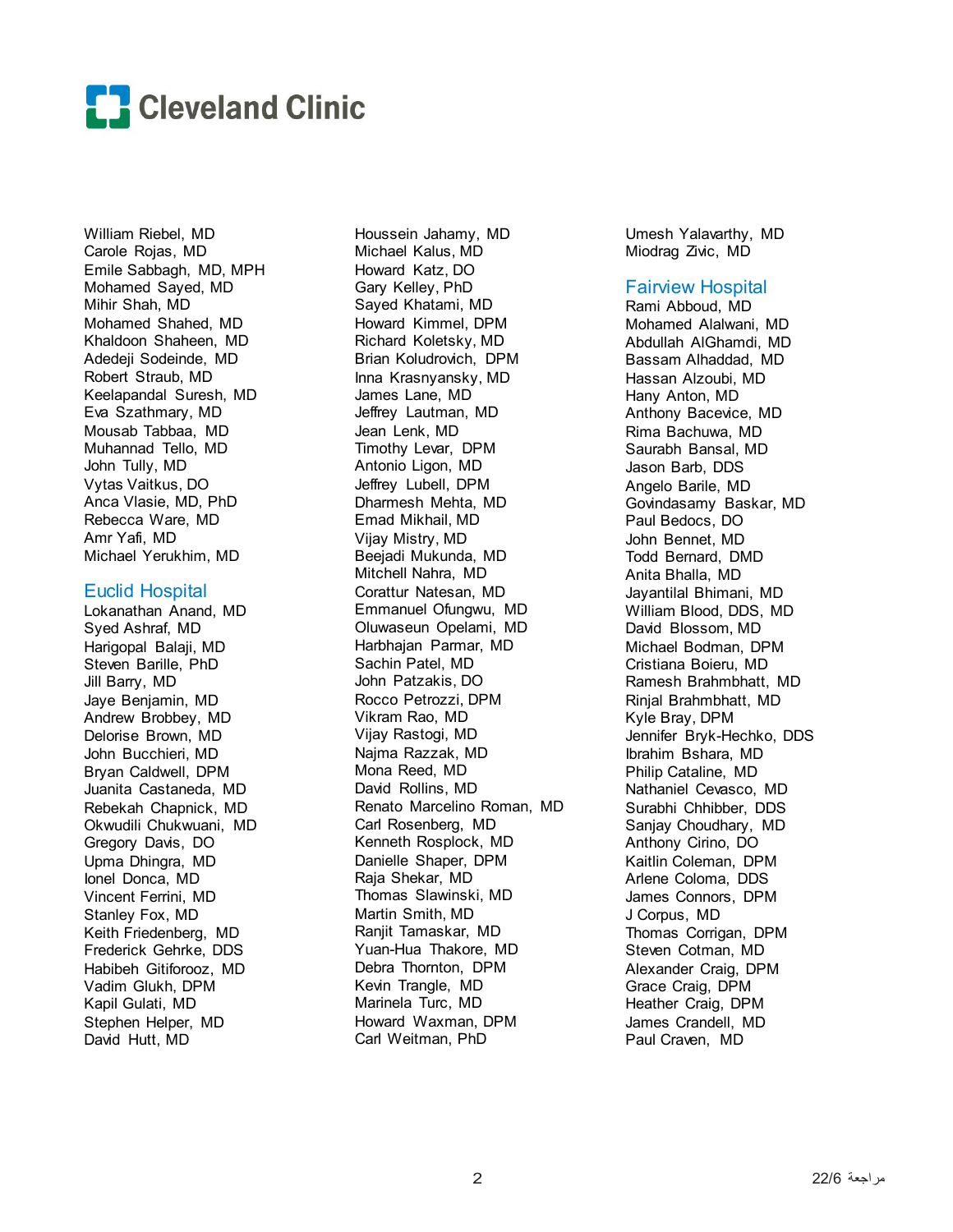

Carolyn Crowell, DMD Shaza Daoud, MD Amy Daso, MD Khaleel Deeb, MD Isam Diab, MD Buthayna Dinary, MD Jacqueline Donovan, DPM Wassim El-Hitti, MD Faris El-Khider, MD Emad Elbadawy, MD Mehrun Elyaderani, MD Conley Engstrom, MD Daniel Florian, DMD William Francis, DDS Troy Frazee, MD, DDS Lucia Galetari, MD Brian Gallagher, DMD Michael Gallagher, DDS Lleowell Garcia, MD Saman Ghaffari, DO Mina Ghassemi, DPM Anthony Gingo, MD K Gopalakrishna, MD Jennifer Gould, MD Nitin Govani, MD Rami Hachwi, MD Basem Haddad, MD Michelle Haldeman, DPM Zhuolin Han, MD Mark Hardy, DPM Kimberly Harris, MD Justin Havemann, MD Paul Hazen, MD Christopher Hehemann, DPM Regina Hill, MD Dustin Huntsman, DPM Umbreen Hussain, MD Gheorghe Ignat, MD Patrick Irwin, MD Preeti Jhawar, DO Juan Jimenez, MD Rachel Johnson, DPM Hayder Kadhim, MD ViJay Kakumanu, MD Mohamad Kalash, MD Ara Kallibjian, DPM

Sunil Kansal, MD James Kasick, MD Kailash Kedia, MD Narsimha Keetha, MD Habib Khoury, MD George Khuri, MD Benedict Kim, DDS Howard Kimmel, DPM James Kontak, MD Deborah Koricke, PhD Jeffrey Kosman, DDS Kristina Kovach, DPM Kimberly Kraus, MD Carla Krebs, MD Lauren Kreiger, MD David Kretch, DPM Vikramjeet Kumar, MD Diana Kyrkos, DDS Abby Lader, DO Jerry Lamendola, DPM Jeffrey Lapeyrolerie, MD Jennifer Lazor, DO Sai Lee, DPM Suzanne LeSure, PhD Michael Lew, MD Theodore Loizos, MD Joseph Lowry, DO Kathy Lue, MD Monique Luxenburg, DPM Conjeevaram Maheshwer, MD Irwin Mandel, MD Marina Marcu, MD Cara Marker Daily, PhD Anjli Maroo, MD Praful Maroo, MD Tessy Meridores, MD Shreya Modi, DMD Robert Mosteller, MD Basel Moussa, MD Kathleen Mulligan, MD Faried Muntaser, DPM Stephen Musser, DPM Mohamed Naem, MD Ashoka Nautiyal, MD, MBBS Gasan Nemr, MD M. Hazem Nouraldin, MD

David Novotny, MD Sudhir Oza, MD Poornanand Palaparty, MD Antonios Paras, MD George Parras, MD Amitkumar Patel, MD Kishor Patel, MD Steven Craig Pearse, MD Roger Peckham, MD Enkelejda Plasa, MD Christina Pratt, DPM Nuruddin Presswala, MD Jennifer Prezioso, DPM Kara Quan, MD Joyesh Raj, MD Umarani Ramachandran, MD Aman Ramella, MD Rachelle Randall, DPM Ram Ravi, MD Mark Razzante, DPM Michael Reep, MD Christopher Reese, MD Basma Ricaurte, MD William Riebel, MD Jeffrey Roberts, MD Carole Rojas, MD Joseph Ross, MD Emile Sabbagh, MD, MPH Bashar Salem, MD Mohamed Sayed, MD Bindu Sehgal, MD George Seikel, MD Mihir Shah, MD Mohamed Shahed, MD Khaldoon Shaheen, MD Michael Shapiro, DDS Rajesh Sharma, MD Mary Skoch, MD Stephen Smik, DPM Neil Smith, DO Michael Springer, MD Richard Statesir, MD Robert Stern, MD Robert Straub, MD Ronald Strauss, MD Victor Strimbu, MD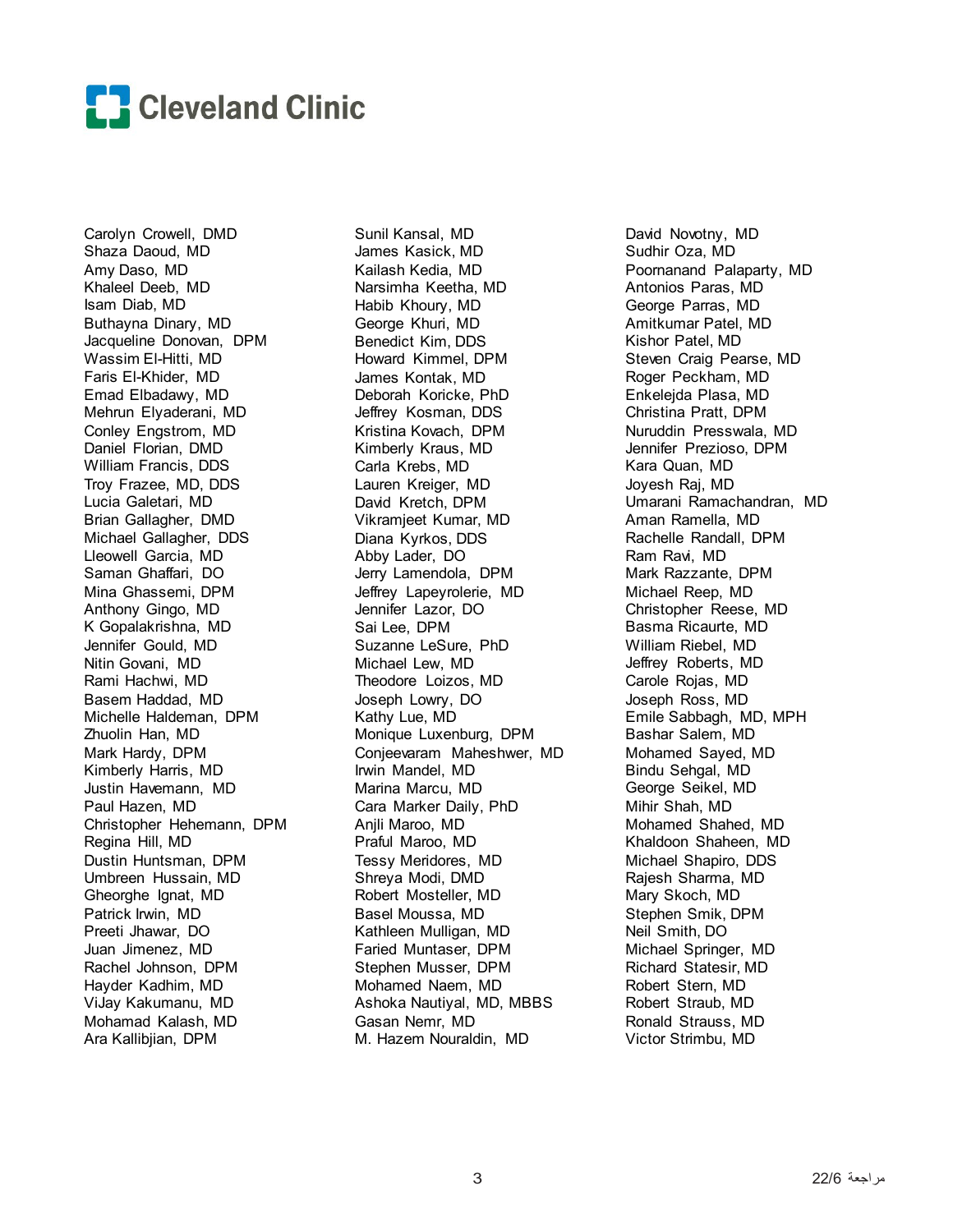

Brandie Styron, MD Manal Sunna, DDS Keelapandal Suresh, MD Eva Szathmary, MD Mousab Tabbaa, MD Muhannad Tello, MD Jesse Templeton, MD John Tully, MD Karen Turgeon, MD Vytas Vaitkus, DO Anca Vlasie, MD, PhD Ryan Vogelgesang, MD Jeremy Warn, DDS Erik Warren, DDS, MD Charles Weber, MD Darrell White, MD Michael Wojtanowski, MD Amr Yafi, MD Michael Yerukhim, MD Muhammed Zahra, MD Bassem Zraik, MD

#### Hillcrest Hospital

Rajesh Agarwal, MD Tosaddaq Ahmed, MD Scott Alperin, DDS Lokanathan Anand, MD Toomas Anton, MD Mohammad Armanazi, DDS Tannaz Asadi, MD Syed Ashraf, MD Nabil Azar, MD Haitham Azem, MD Harigopal Balaji, MD James Bangayan, DPM Jill Barry, MD Jacqueline Beard, DMD Russell Blair, MD Henry Bloom, MD Christina Boswell, DO Robert Botti, MD Kyle Bray, DPM Don Brinberg, MD Bert Brown, MD Delorise Brown, MD Elizabeth Bucchieri, MD

John Bucchieri, MD Laura Caserta, MD Juanita Castaneda, MD Jeffrey Chaitoff, MD Irina Chteingardt, MD Bruce Cohn, MD Arlene Coloma, DDS Maria Coutinho, MD Zurab Davili, MD Gregory Davis, DO Upma Dhingra, MD Andrew Diller, DPM Paul DiVincenzo, PhD William Donahue, DPM Ionel Donca, MD Jacqueline Donovan, DPM John Dorsky, MD Patricia Duggan, MD Donald Ebersbacher, MD Allison Effron, MD Anna Egriselashvili, MD Elie Elias, DPM Ibrahim Elsheikh, MD Robert Elson, MD Michael Eppig, MD Yonit Estrin, MD Ann Failinger, MD Joseph Favazzo, DPM Gregory Fedele, MD Amber Fioritto, DPM Michael Frankel, MD Ronald Freireich, DPM Eric Fried, DDS Robert Fumich, MD Ashleigh Galizio, MD Rachel Garber, MD Rafael Garcia, MD Jorge Garcia-Zuazaga, MD Boris Gliner, MD Vadim Glukh, DPM Rodney Green, MD David Grischkan, MD Kapil Gulati, MD Geeta Gupta, MD Martha Hackett, MD Ghassan Haddad, MD

Jill Harmat, DO Brian Harmych, MD Michael Hauman, DPM Stephen Helper, MD Allen Herpy, DDS Julie Hertzer, MD Alex Hirsh, MD Robert Hostoffer, DO Ryan Huntsman, DPM Michelle Hurless, DPM Nicholas Husni, MD David Hutt, MD Kelly Irwin, DO Vyacheslav Isakov, MD Houssein Jahamy, MD Devi Jhaveri, DO Michael Kalus, MD Charity Kankam, MD Steven Kanter, PhD Gary Kaplan, MD Anurag Kedia, MD Kailash Kedia, MD Narsimha Keetha, MD Jason Kelty, DPM Hallie Kendis, MD Loren Kendis, MD Vidula Khadilkar, MD Howard Kimmel, DPM Richard Koletsky, MD Alla Kolkin, MD Brian Koludrovich, DPM Inna Krasnyansky, MD David Kretch, DPM Ravi Krishnan, MD Jan Kriwinsky, MD Gina Kuehn, MD Praveer Kumar, MD Laura Kwasniak, MD Mark Kyle, DDS Barry Lampl, DO James Lane, MD Jeffrey Lapeyrolerie, MD Jeffrey Lautman, MD Arthur Lavin, MD Eric Lawrence, DDS Andrew Lazar, MD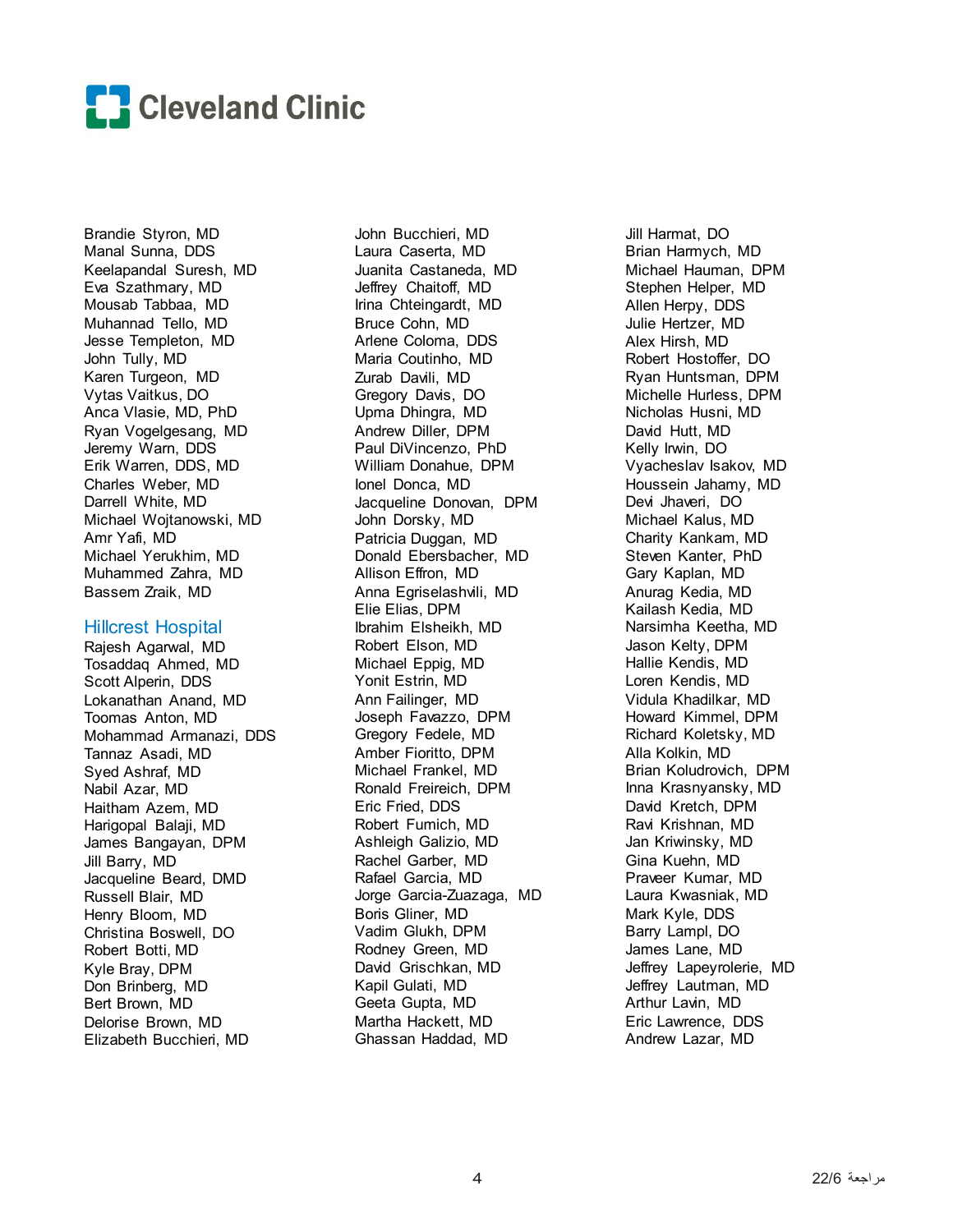

Jennifer Lazor, DO Jason Leedy, MD Louis Leone, DO Timothy Levar, DPM Frederic Levine, MD Howard Levine, MD Lisa Light, DO Antonio Ligon, MD Mark Lovinger, PhD Monique Luxenburg, DPM Kirsten Lynch, MD Nabil Madhun, DO Zuhayr Madhun, MD David Mandel, MD Petrica Manolache, MD Randal March, MD Harold Mars, MD Kimberly Masterson, MD Charles Mbanefo, MD Michelle McMillan, MD Dharmesh Mehta, MD Rajendra Mehta, MD Houssam Mhanna, MD Michael Milner, MD Keili Mistovich, MD Vijay Mistry, MD Brian Moore, MD Thomas Morledge, MD Gary Most, DPM Yoram Moyal, MD Beejadi Mukunda, MD Mitchell Nahra, MD Corattur Natesan, MD Edward Nemet, DPM Timothy Nice, MD Oscar Nicholson, MD Megan Oltmann, DPM Trista Onesti, DDS Oluwaseun Opelami, MD Anil Pai, MD Irina Papirova, MD Nirmala Parajuli, MD Lydia Parker, MD Harbhajan Parmar, MD James Parry, DO Sachin Patel, MD

Stephen Pearl, DPM Scott Peters, DPM Ted Peterson, DPM Matthew Popper, DDS, MD Christina Pratt, DPM Vikram Rao, MD Vijay Rastogi, MD Najma Razzak, MD Mark Razzante, DPM Mona Reed, MD Melissa Reigle, MD Meredith Reimer, MD Bettina Reyes, MD Rebecca Robbins, DDS David Rollins, MD Renato Marcelino Roman, MD Kenneth Rosplock, MD Debra Rozin, MD Kamal Sahlani, MD Sherif Salama, MD Satnam Sandhu, MD Jill Sangree, MD Matthew Schinabeck, MD Keith Schneider, DMD Kurt Schneider, MD Randall Schwartz, MD Shelly Senders, MD Susan Shah, MD Danielle Shaper, DPM Rishi Sharma, MD Raja Shekar, MD Alla Sherman, MD Yee Victor Shin, MD M. Barry Siegel, MD Jeffrey Siminovitch, MD Thomas Slawinski, MD Kristen Smith, MD Martin Smith, MD Erin Spies, DO Maya Srivastava, MD, PhD Alyssa Stachowiak, MD Gabriel Stanescu, MD Hilary Steele, MD Susan Stephens, MD Joshua Sunshine, MD Thomas Svete, MD

James Swienconek, DPM Ranjit Tamaskar, MD Thomas Taxman, MD Haig Tcheurekdjian, MD Patrick Tessman, MD Christopher Thomas, DO Paul Thomas, DO Christopher Tighe, DPM Jaclyn Tomsic, MD Mark Tozzi, DPM Kevin Trangle, MD Emmanuel Tuffuor, MD Marinela Turc, MD Priyadharshini Umapathy, MD Arthur Van Dyke, MD Barbara Vizy, MD Mark Warren, MD Robert Weaver, DPM Douglas Webb, MD Daniel Weidenthal, MD Richard Weinberger, MD Joel Weisblat, MD Carl Weitman, PhD Ann Witt, MD Brooke Wolf, MD Lawrence Wolkoff, MD Daniel Worthington, MD Shan Shan Wu, DO Umesh Yalavarthy, MD Julia Yarkoni, MD Stuart Zetzer, MD Jennifer Zienkowski - Zubel, DPM Scott Zimmer, MD Miodrag Zivic, MD

#### Lutheran Hospital

Rami Abboud, MD Mansoor Ahmed, MD Hassan Alzoubi, MD Hany Anton, MD Bilal Ataya, MD Saurabh Bansal, MD Angelo Barile, MD Mark Berkowitz, MD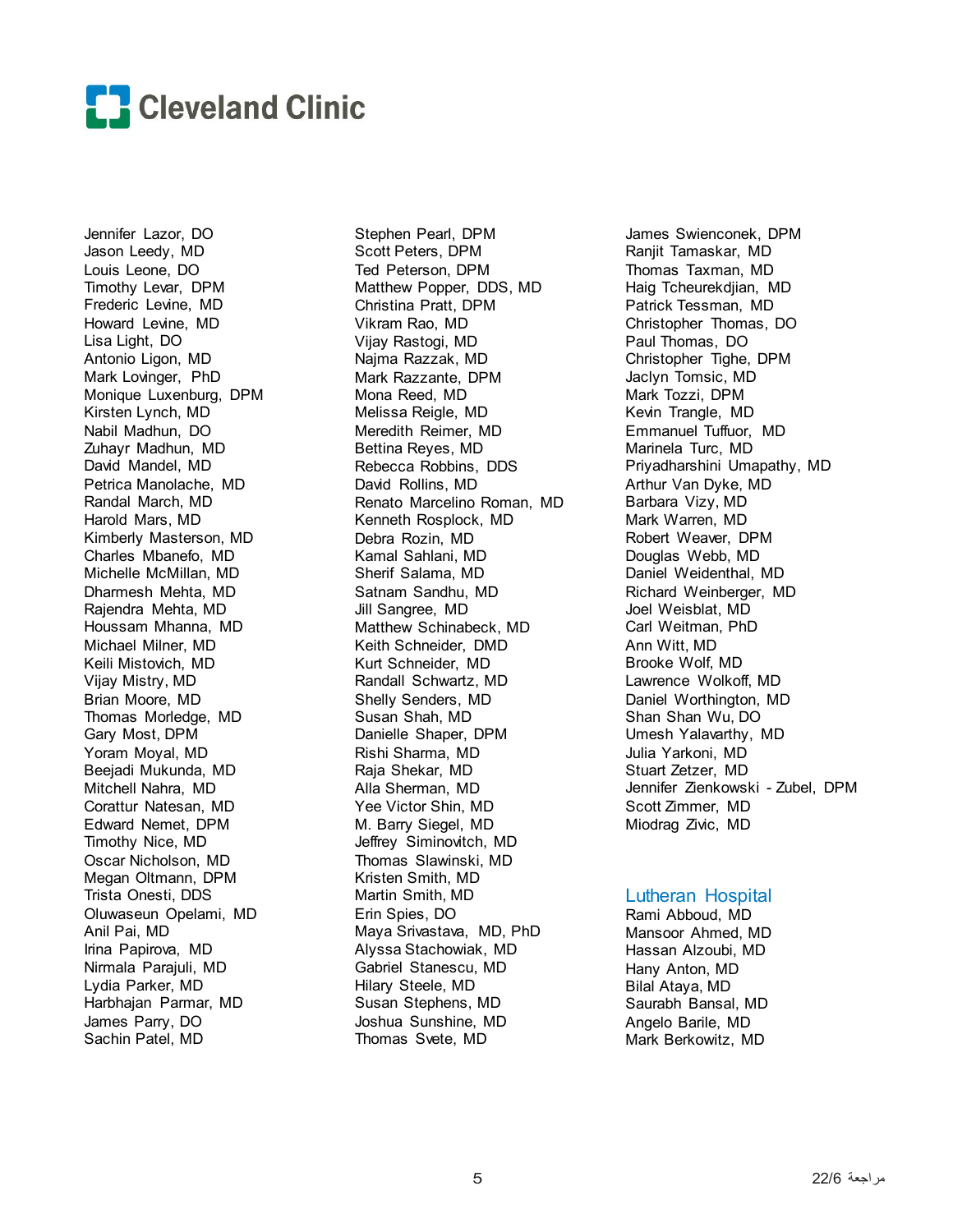

Anita Bhalla, MD Jayantilal Bhimani, MD Laurence Bilfield, MD Marie Blazer, DPM David Blossom, MD Allan Boike, DPM Brian Bouchard, MD Rinjal Brahmbhatt, MD Ibrahim Bshara, MD Philip Cataline, MD Kyle Cleveland, DO James Connors, DPM James Crandell, MD Diana Dale, MD Mila Davidovic, DPM Khaleel Deeb, MD Stephanie Deuley, DO Upma Dhingra, MD James Diekroger, MD Buthayna Dinary, MD William Donahue, DPM Donald Eghobamien, MD Duane Ehredt, DPM Wassim El-Hitti, MD Faris El-Khider, MD Emad Elbadawy, MD Eric Eleff, MD Michael Faust, PhD Ronald Flauto, DO Mark Frankel, MD Gloria Gadmack, DO Prakash Ganesh, MD Charles Garven, MD Mina Ghassemi, DPM Melanie Golembiewski, MD K Gopalakrishna, MD Mark Grubb, MD Heidi Gullett, MD Basem Haddad, MD Michelle Haldeman, DPM Zhuolin Han, MD Mark Hardy, DPM Kimberly Harris, MD Justin Havemann, MD Richard Hill, MD, PhD Yazid Hussein, DO

Preeti Jhawar, DO Rachel Johnson, DPM Hayder Kadhim, MD Ara Kallibjian, DPM Sanjeev Karmarkar, MD Erick Kauffman, MD Kailash Kedia, MD Narsimha Keetha, MD Louis Keppler, MD Habib Khoury, MD George Khuri, MD Richard Koletsky, MD Kristina Kovach, DPM Lauren Kreiger, MD Jeffrey Lapeyrolerie, MD Jennifer Lazor, DO Nancy Li, MD Antonio Ligon, MD Nabil Madhun, DO Toufik Madhun, MD Thomas Mandat, MD Marina Marcu, MD Joy Marshall, MD Corey Meador, MD Amit Mohan, MD Basel Moussa, MD Mohamed Naem, MD Gasan Nemr, MD M. Hazem Nouraldin, MD Oluwaseun Opelami, MD Abe Osbourne, DPM Sudhir Oza, MD Poornanand Palaparty, MD Steven Craig Pearse, MD Rocco Petrozzi, DPM Jody Pickle, PhD Jennifer Prezioso, DPM Ann Reichsman, MD Basma Ricaurte, MD William Riebel, MD Carole Rojas, MD Kenneth Rosplock, MD Boris Royak, MD Emile Sabbagh, MD, MPH Bashar Salem, MD Sandra Sauereisen, MD

William Scott, DPM Khaldoon Shaheen, MD Rajesh Sharma, MD Kathy Siesel, DPM Scott Spencer, DPM Kurt Stange, MD Robert Straub, MD Keelapandal Suresh, MD Chaya Swamy, MD Abu Syed, MD Eva Szathmary, MD Mousab Tabbaa, MD Muhannad Tello, MD John Tully, MD Vytas Vaitkus, DO Anca Vlasie, MD, PhD Anne Wise, MD Amr Yafi, MD Sasha Yurgionas, MD Muhammed Zahra, MD Stuart Zetzer, MD Jennifer Zienkowski - Zubel, DPM Bassem Zraik, MD

#### Marymount Hospital

Marc Abrams, MD, PhD Dominick Adornato, DDS Rajesh Agarwal, MD Syed Ahmed, MD Stacie Anderson, DPM Matthew Andresen, MD Haitham Azem, MD Elizabeth Baracz-Zimmerman, DPM Troy Bishop, MD Andrew Brobbey, MD Robert Brody, MD Carol Burg, MD Richard Chmielewski, MD Irina Chteingardt, MD Alexander Craig, DPM Peter Cutri, DO Michael Dayem, MD Melinda Defilippo Szucs, DO Thomas DePolo, DPM Donald Eghobamien, MD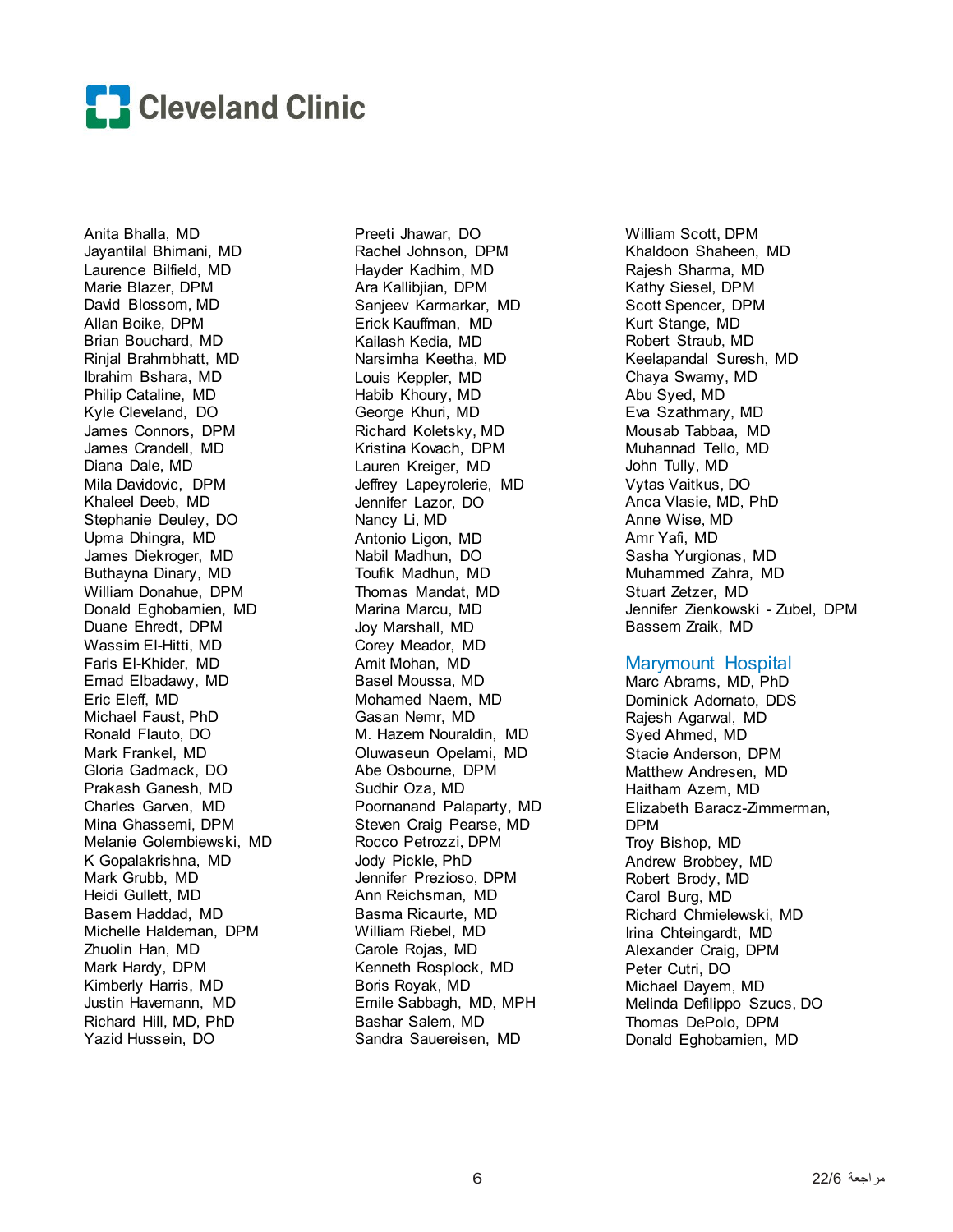

Anna Egriselashvili, MD Angela Funovits, MD Rafael Garcia, MD Brock Generalovich, DO Vadim Glukh, DPM Jennifer Goodman, DPM Kapil Gulati, MD Arun Gupta, MD Lauren Guren, MD Jeffrey Halpert, DPM James Harris, MD Justin Havemann, MD Nicholas Husni, MD Houssein Jahamy, MD Michael Kalus, MD John Kane, DPM Charity Kankam, MD Kailash Kedia, MD Narsimha Keetha, MD Kamal Khalafi, MD Hannah Khlopas, DPM Christine King, MD Charles Koepke, MD Brian Koludrovich, DPM Ann Kooken, MD James Lane, MD Mark Lang, MD Jeffrey Lapeyrolerie, MD Jennifer Lazor, DO Jason Leedy, MD Howard Levine, MD Antonio Ligon, MD Judah Lindenberg, MD Michelle Mackey-Sawyer, MD Khaled Mahlies, MD Thomas Mandat, MD Mihaela Manolache, MD Petrica Manolache, MD Charles Mbanefo, MD Rajendra Mehta, MD Vijay Mistry, MD Keyhan Mobasseri, MD Gary Most, DPM Nizar Nader, MD Dvora Nelson, MD Megan Oltmann, DPM

Oluwaseun Opelami, MD Anil Pai, MD Sachin Patel, MD Carmen Popa, MD Jon Prescott, MD Luis Ramirez, MD Vijay Rastogi, MD Najma Razzak, MD Kenneth Rosplock, MD Edmund Sadowski, MD Kourosh Saghafi, DO Satnam Sandhu, MD Raymond Seballos, MD Khaldoon Shaheen, MD Raja Shekar, MD Joel Siegal, MD Mary Sivik, MD Martin Smith, MD Jared Storck, DO Constance Sutter, MD James Swienconek, DPM John Taddeo, DPM Christopher Thomas, DO Eric Trattner, DPM Kandasamy Umapathy, MD Priyadharshini Umapathy, MD Gary Wilkes, MD Marlene Willen, MD Justin Woodhouse, MD Miodrag Zivic, MD

#### Medina Hospital

Hany Anton, MD Susan Arceneaux, MD Pushkar Argekar, MD Nancy Awender, MD Bryan Baillis, MD Carl Barrick, DO Fadi Bashour, MD Richard Benninger, DDS Mukesh Bhatt, MD Joseph Blackburn, MD Myron Bodnar, MD Rebekah Chapnick, MD Thomas Chi, MD Anthony Cirino, DO

Susan Clark-Frantz, MD Ottorino Costantini, MD Elise Craig, DO Stephen Cullen, MD Jayaprakash Dasari, MD Richard Del Rio, MD William Demas, MD Michael Deucher, MD Carrie Diulus, MD, BS Lewis Diulus, MD Lisa Esterle, DO Vincent Ferrini, MD Ronald Flauto, DO Bartolomeo Giannattasio, MD Yatish Goyal, MD Maria Griffiths, MD Mark Hardy, DPM Christopher Hehemann, DPM Karen Hummel, MD Sushil Jain, MD Than Jain, MD Mazen Jarach, MD Mohan Kareti, MD Lauren Karpinski, MD Jonathan Kase, MD Narsimha Keetha, MD Anand Khandelwal, MD Shobha Khandelwal, MD Vivek Khandelwal, MD Florence Kimbo, MD John Kocka, MD Kelly Kubiak, DPM Jennifer Lazor, DO Tony Le, DO Christine Lee, DO Phillip Lewandowski, MD Richard Limperos, DPM Anthony Locastro, MD Eric Lockhart, MD Suresh Mahajan, MD Christina Maier, DO Robert Marsico, MD Janice McDaniel, MD Maya Merheb, MD Karen Monheim, MD Mark Musgrave, MD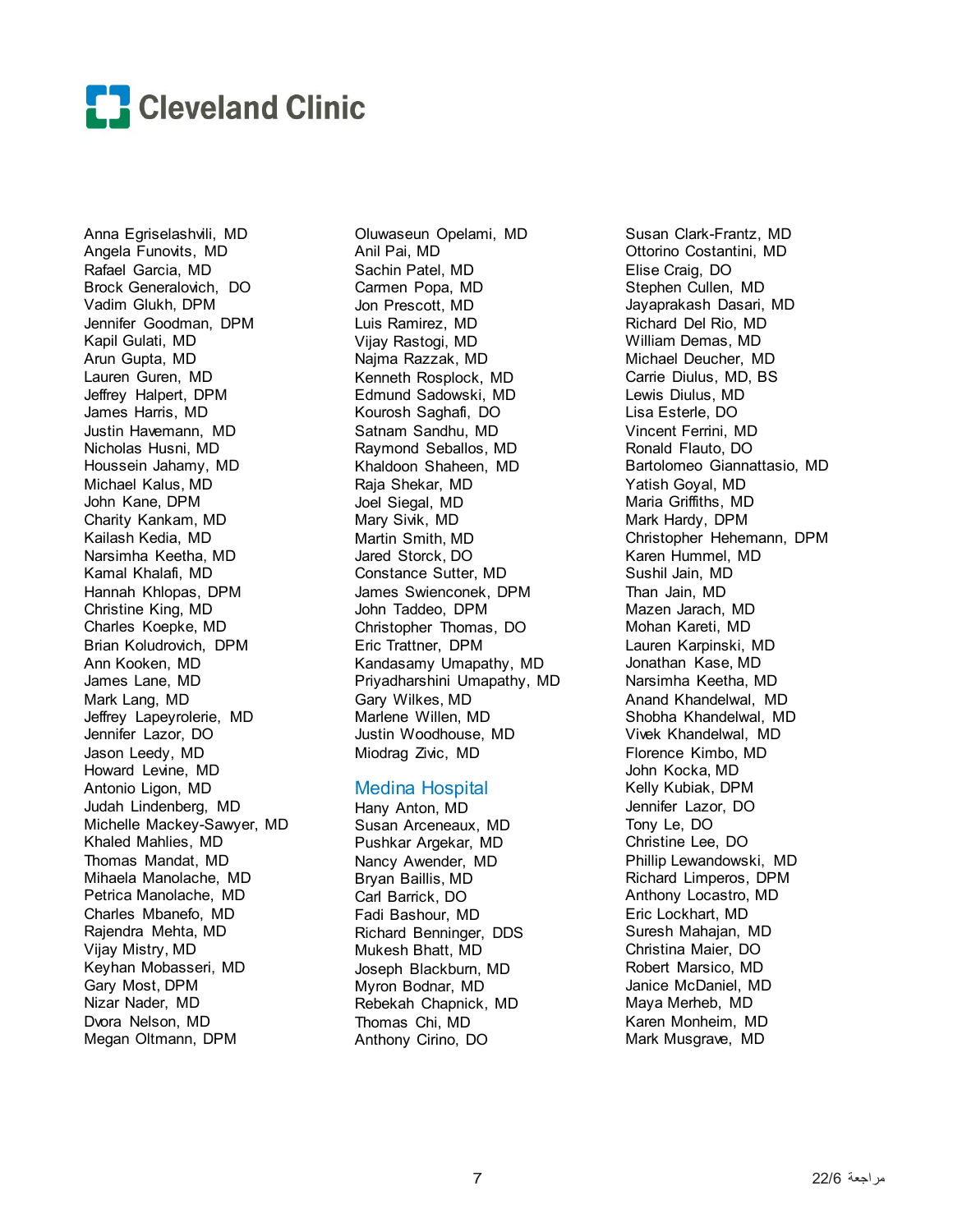

David Myers, MD Vinh Nguyen, MD Amitkumar Patel, MD Mehool Patel, MD John Pedersen, MD Keith Petras, MD Jennifer Popovsky, MD Rupesh Raina, MD Sampath Ramanavarapu, MD Rakesh Ranjan, MD Akhilesh Rao, MD Matthew Reedy, MD Alex Reodica, MD Thomas Repko, MD Brenda Rice, MD Gerald Robusto, DO Richard Rose, MD Priyanka Sahni, MD Rajiv Sahni, MD Saad Sanyurah, MD Lori Sargeant, MD Brian Schmidt, DMD Gary Schween, DDS Khaldoon Shaheen, MD Bipin Sharma, MD Vansha Singh, MD Lisa Smith, DPM Jeffrey Starkey, MD Ronald Stein, DPM Keelapandal Suresh, MD John Surso, MD Natthavat Tanphaichitr, MD Amy Thatcher-Benza, PhD Helen Torok, MD Anca Vlasie, MD, PhD Rana Wajahat, MD

#### Mercy Hospital

Vidhi Adlakha, DO Arsal Ahmad, MD Mirza Ahmad, MD Maaz Ahmed, MD Sameer Ahmed, MD Sumayya Ahmed, MD Badie Al Nemr, MD Steven Albertson, MD

Laura Albrecht, DDS Tammy Alverson, MD Stanley Anderson, MD, F.A.A.F.P. Stephen Andrews, MD Toomas Anton, MD Safuratu Aranmolate, DDS Thomas Arnold, DPM David Ash, DMD Barbara Barchiesi, MD Edward Barr, MD Edward Barton, MD Chester Bartram, MD Elizabeth Baum, MD Diane Belardo, MD Lito Belardo, MD James Belleza, MD Wilson Benggon, DO Maximillian Beushausen, DMD, MD Pramod Bhargava, MD Melissa Bickett, MD Jessica Bivens, DO Brian Blake, MD Douglas Blocker, MD John Bockoven, MD Charles Bogdan, MD Arielle Bokisa, MD Brooks Bolyard, MD Jennifer Bolyard, MD, FACP Danelle Boone, DPM Nader Botros, MD John Boyd, DPM Aaron Brescia, MD Anthony Brewer, MD Diana Brewster, DO Rachel Bright, DDS Evelyn Brister, MD Gerard Bruno, DDS Bhavnish Bucktowarsing, MD Nicholas Burock, DO Brett Butler, MD Daniel Cain, DO Steven Carp, MD Joe Carpenter, DMD Devin Caswell, DO, MS Mark Cecil, MD, FRACS

Jessica Cerrezuela Steiner, MD Asha Chakka, MD Maria Charif, MD Daniel Charlick, MD Jerome Chelliah, MD Christopher Cheng, MD Justin Cheongsiatmoy, MD Aaron Chokan, DPM Samina Chughtai, MD Agatha Chukwumerije, MD Douglas Cifuentes, DO Ashley Clarke, DO Jeffrey Cochran, DO Jeffrey Congeni, MD Jonathan Congeni, MD Tim Conlan, MD Stephen Conti, MD Richard Cooper, MD H. Steven Coss, MD Nermina Covic, MD Chad Coyle, DDS Ronald Crock, MD, FACP Lynette Cugino, MD Nicole Culman, DO Gerald Curd, MD Harry D'Agostino, MD Brett Daly, MD Rimon Daoud, MD Joel David, DO Kerrie David, DO Claudio De Peralta, MD, FRACS Anthony Degenhard, DO Stephen Detzel, DO Sanjeev Dewan, MD Jean Dib, MD Thomas Dietrich, MD Peter Digiacomo, DO Jesse Dion, MD Albert Domingo, MD Rama Donthi, MD Daniel Dorfman, MD Stephen Dowell, DDS Jennifer Drake, DO Ryan Drake, DO Pamela Drummond-Ray, MD Wenlan Duan, MD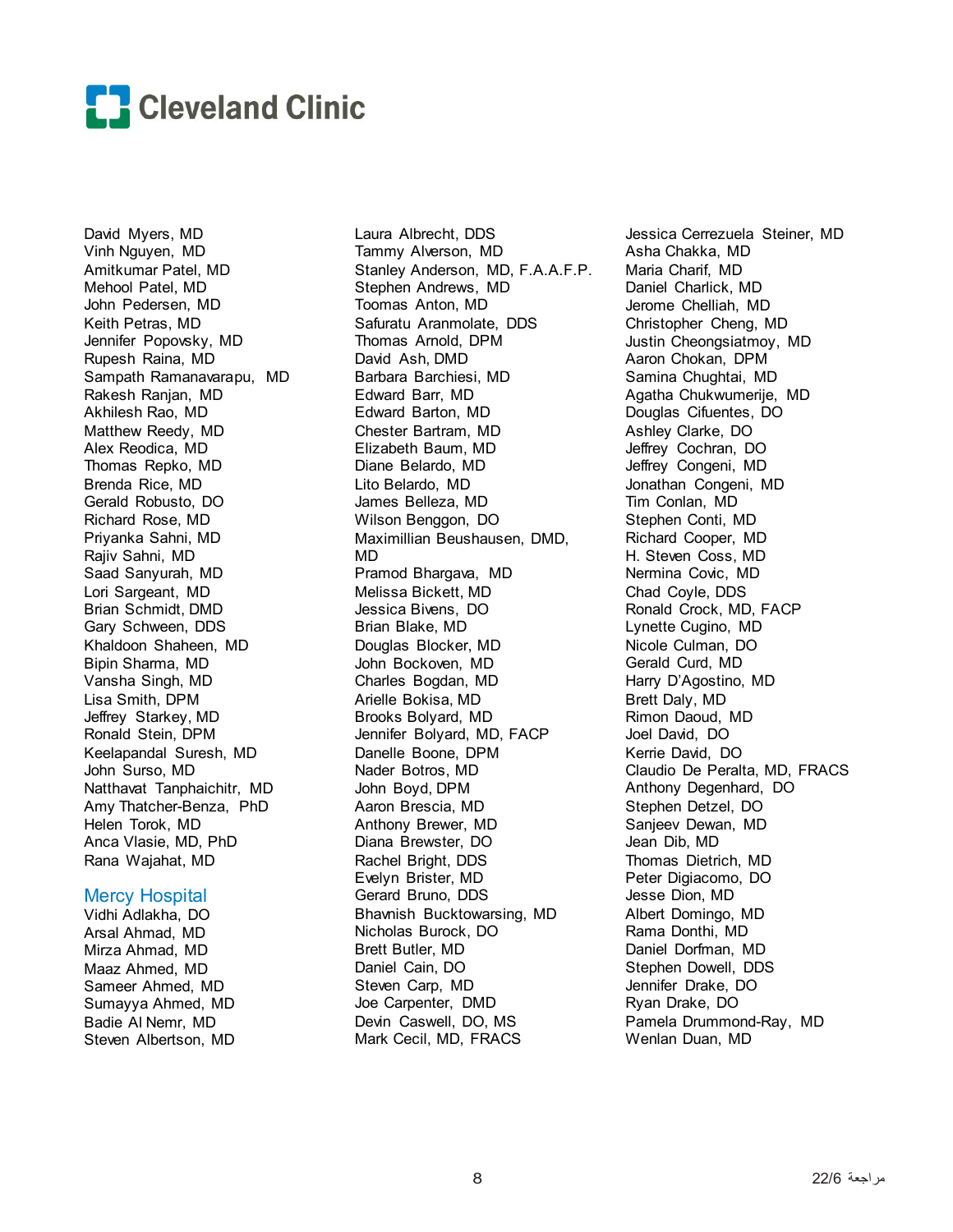

Jeffrey Dulik, DO Damien Earl, MD Matthew Edington, DPM Tammy Eisentrout, DO Gabriel El-Hage Boutros, PhD Gamal El-Mobasher, MD Russell Ensign, DO Ryan Eschbaugh, DO Lisa Esterle, DO Katherine Facaros, DPM Nabil Fahmy, MD Jessica Falvo-Lang, MD Constantin Farah, DDS, MSD Kyle Farley, DO William Fayen, MD Justin Ferrel, MD Ryan Ficco, MD Richard Fikes, DO Julia Fiorentino, MD Marcantonio Fiorentino, MD Lisa Ford, MD Dustin Fox, DPM Michelle Frangos, MD James Franz, DO Kevin Frey, MD Charles Fuenning, MD Scott Fuller, DO Nashat Gabrail, MD Karen Gade-Pulido, MD Darren Galambos, DO Gabriel Galang, MD Lamberto Galang, MD Paul Garfinkle, MD John Garton, MD Ryan Gasser, MD Nikolay Gatalyak, DPM Emily George, MD Joseph George, DO Michael Gerber, DPM Mark Gersman, MD Michael Gigax, MD Stephen Girdlestone, DDS Ericka Glass, MD Breeze Goodrich, MD Mark Grubb, MD Jyothi Gudla, MD

Richard Gunning, MD Michael Gurney, MD Mandal Haas, MD Susan Hake, MD Suzanne Harold, MD Mark Hatcher, MD Kathy Haupt, MD Wade Hawkins, MD Fredrick Hayek, MD Robert Heffernan, DO David Heiser, MD Joseph Hellmann, MD Andrew Herman, MD Matthew Hiestand, MD Thomas Hiland, MD Mark Hillyer, MD Stacey Hollaway, MD Caroline Hong, DDS Jason Hoppe, DO Mark Hostettler, MD Lewis Humble, MD Yazid Hussein, DO Harold Ickes, MD Curtis Ingold, DO Amjad Iqbal, MD Sunitha Jagadish, MD Sudha Jagarlamudi, MD George Janas, MD Jeffrey Janda, MD Levan Jangirashvili, DDS Janine Janowicz, MD Marilyn Jenrette, MD Philip Jensen, DDS Dhiraj Jeyanandarajan, MD James Johns, MD Martin Johns, MD Anthony Johnson, DDS Clifford Johnson, MD Michael Johnson, MD Frank Kaeberlein, MD Sameh Kamel, MD Jonathan Kanam, DO Marla Kantaras, MD Catherine Karl, DO Laurence Karns, MD Stephen Kaufman, MD

Rita Kazlauskas, MD Richard Keefe, DDS Kevin Kelley, MD Betsy Kendis, MD Amin Khalil, MD Mohammad Khan, DO Sanjiv Khetarpal, MD Sanjiv Khullar, MD Danielle Kiko, MD Albert Kim, MD David Kimbell, MD Gerald Klimo, MD Akiko Komura, MD Abhijit Kontamwar, MD Gloria Koomson, MD Nana Yaa Koram, MD Frederick Korpi, DO Saroj Kothari, MD Ewa Koziorynska, MD Matthew Krauza, MD Dianne Kreptowski, DO Arvind Krishna, MD Jennifer Kungle, MD Amy Lakritz, MD Eric Landman, DO Mark Larkins, MD Natalie LaScola, DPM Robin Laskey, MD Richard Lehrer, MD Robert Leininger, MD Sara Lemin, MD Andrew Libertin, MD Matthew Licause, MD Michael Linz, MD Frank Luckino, DPM Kerwin Lupisan, MD Michael Lykins, DO Jerry Macher, MD Arup Maitra, MD Dayanand Makey, MD Hitesh Makkar, MD Edgardo Malacaman, MD David Mallamaci, MD John Mannos, DO Stephen Manu, MD Dean Marshall, DO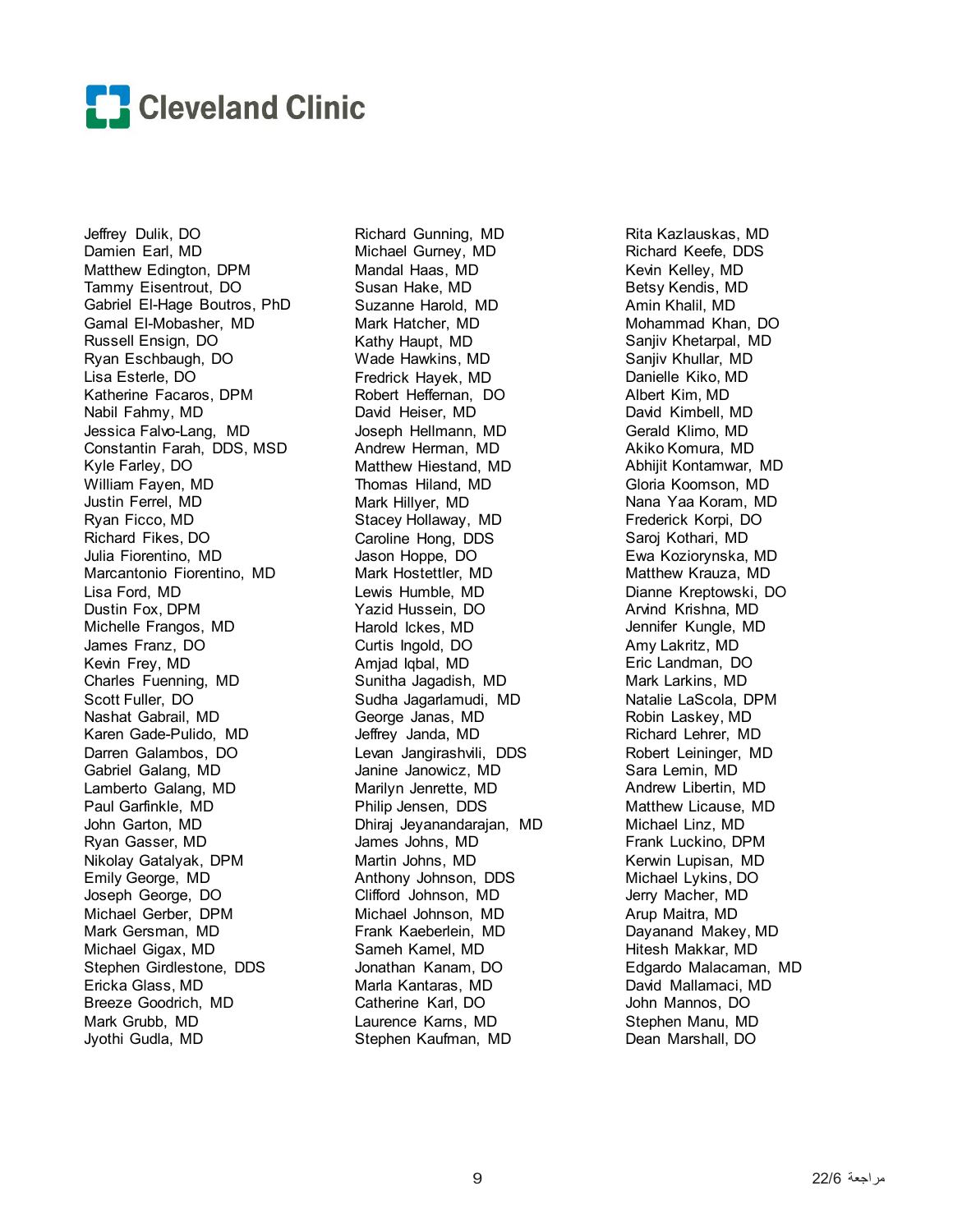

Alfred Martello, MD Gregg Martin, PhD Luis Martino, MD Ziad Masri, MD Dominick Mastracco, DPM Timothy Matlack, MD Brian McClain, MD Scott McGee, MD Bradley McKenney, MD Godwin Meniru, MD Howard Metzger, MD Matthew Miller, MD Melanie Mirande, MD David Mitchell, MD, FACOG Fidelis Mkparu, MD Anna-Marieta Moise, MD Joanna Moore Bruno, MD Brigitta Moresea, MD George Moresea, MD Daniel Moretta, DO Suzanne Morgan, DO Katharine Morrison, DO Justin Morton, MD Michael Motz, MD Priyanka Mude, DPM Ogechi Muoh, DO Leslie Murphy, MD John Nadas, MD Benjamin Nafziger, DPM Ned Nafziger, MD Nagaprasad Nagajothi, MD Steve Nam, MD Indira Nannapaneni, MD Rama Narayanan, MD Meghan Nein, MD Samvel Nersisyan, MD Tracy Neuendorf, DO Thomas Nguyen, DO Ikemefuna Nkanginieme, MD Elena Norch, MD Arnold Nothnagel, DO Ama Nuamah, MD Kelsey O'Connor, DO Craig O'Dear, MD Adrienne O'Neill, DPM Julie Oberly, MD

Steven Ochs, MD John Oliveti, MD Richard Oloya, MD David Olson, DO Cosmas Onuora, MD Sophia Pachydaki, MD Terrence Pansino, MD, FACP Gust Pantelas, MD George Papacostas, MD Jason Papas, MD Nicholas Papas, MD Jill Parrish, MD Chandni Patel, DO Nirali Patel, MD Gopi Patibandla, MD Jay Patibandla, MD Thomas Paumier, DDS Privi Pauskar, MD Mark Pellegrino, MD Anthony Pentz, MD, FRACS Kimberlee Perkins, DO Anthony Perry, DO James Phillips, DO Sean Platt, MD Amareshwar Podugu, MD Radha Podugu, MD Jeffrey Prem, MD Elizabeth Prosser, MD Noman Rafique, MD Essam Ragheb, MD Aisha Rahman, MD James Rajan, MD Mohan Rajaratnam, MD Vidhya Ramachandran, MD Priyabala Ramaiah, MD Russell Ramey, MD, FRACS Stacey Ramey, MD Kent Ramsey, MD Aruna Rao, MD Vimala Rapaka, MD Lisa Rauh-Benoit, MD Venkatesan Ravishankar, MD Ish Rawal, MD Meena Rawal, DO Jodi Regan, MD Richard Reichert, MD

Othello Repuyan, MD Thomas Reynolds, MD Riana Rhoden, MD Jason Richards, DDS Paul Richards, DO Ira Richterman, MD Karin Riggs, MD Joi Robinson Tidmore, MD Pamela Rodocoy, MD Daniel Rodriguez, MD Jorge Romero, MD Lawrence Ronning, MD Mark Rose, DO James Rudick, MD Evelyn Runer, MD Joseph Saadey, MD Robert Sabota, MD Bassem Said, DDS Abdelaziz Saleh, MD, PhD Vishal Sawhney, MD, MPH Lisa Sayoc, MD Steven Scheufler, MD Erik Schmeiser, DO Alicia Scott, MD Kathleen Scroggins, MD Jon Seager, MD Travis Seaman, DO Ishwinder Sehgal, MD Dalson Seibert, MD Megan Seibert, MD Dimitra Servetas, DO Ajay Seth, MD Jay Shah, MD Louis Shaheen, MD Ali Shakir, MD Jeffrey Shaw, MD Mark Shepard, MD Sabrina Shilad, MD Fausto Sicard, MD Guillermo Sicard, MD Sareena Singh, MD Michael Smit, DO Brandon Smith, MD Darrell Smith, MD Lane Smith, MD Steven Smith, DDS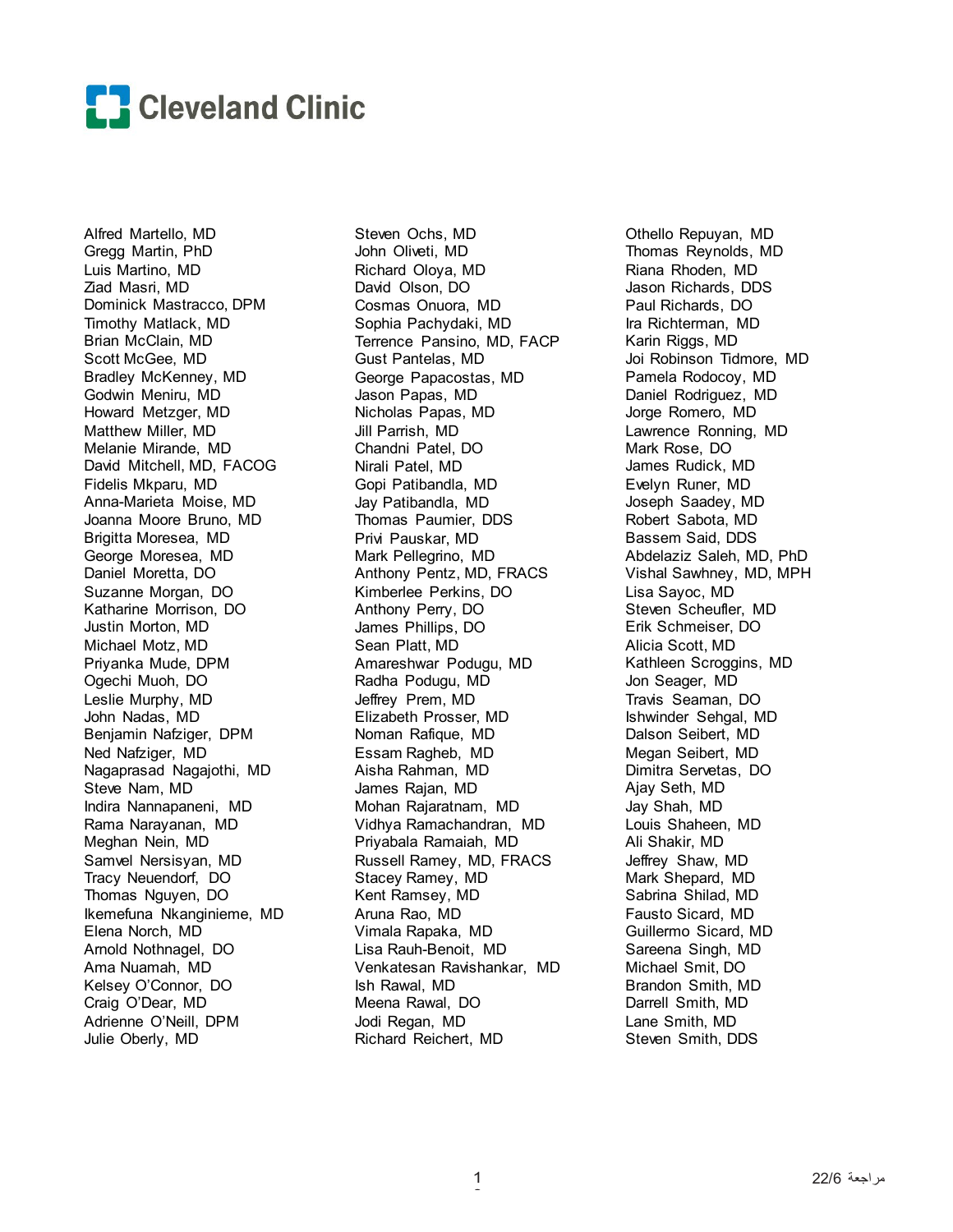

Adeyemi Sobowale, MD Neil Soehnlen, MD C Soto, MD Jessica Sovacool, MD Theodore Spangler, MD Dennis Springer, DPM Rashmi Srivastava, MD Andrew Stalker, MD Randall Starcher, MD Joni Stasiak, MD Steven Stasiak, MD Megan Staub, MD Jared Stefanko, DO Brady Steineck, MD Zachary Stender, MD Walter Stine, MD M. Richard Stjernholm, DO Frank Stoddard, DPM Matthew Stonestreet, MD Erwin Su, DDS Johnny Su, MD Vincent Sudimak, MD Richard Sundheimer, DMD Bechara Tabet, MD Eser Talug, MD Ira Taub, MD Damothara Thiruppathi, MD Johnson Thottam, MD Fiona Tissavirasingham, MD Mioara Tudosie, MD Paul Turgeon, MD David Utlak, MD William VanNess, MD Nicholas Varrati, MD Melissa Vassas, DO Roger Vazquez, MD Julie Vieta, DO Barbara Volk, MD Gina Volpe, DO Joseph Vrabel, DO Vince Wake, MD Michael Walch, MD Michelle Walters, MD Eric Wang, MD Steven Weaver, MD Erin Weber, MD

Robert Wenz, MD John Westerbeck, MD Autumn White, MD Brian White, DO Kevin Wietecha, DO Monica Wilk, MD Steven Willard, MD George Williams, DDS Scott Williams, MD James Wilson, MD Brian Wind, DO Michael Winick, DDS Samuel Wise, DDS, MS Philip Withnell, MD Katherine Wolfe, DO Michael Wood, DO Naomi Wychanko, MD Edmund Wymyslo, MD Richard Wyszynski, MD Zuo-Liang Xiao, MD Beverly Yamour, MD Julianne Yang Kar, MD Asif Younus, MD Kenny Yung, MD Adel Zakari, MD Ashley Zerweck, DMD Charles Zollinger, MD Jamie Zucker, MD

#### South Pointe Hospital

Rajesh Agarwal, MD Lokanathan Anand, MD Hany Anton, MD Kenneth Arsham, MD Haitham Azem, MD Harigopal Balaji, MD Vijayalakshmi Balasubramanian, MD Charles Barrett, DO, BS Jill Barry, MD Jay Berk, PhD Kyle Bray, DPM Andrew Brobbey, MD Delorise Brown, MD Nyssa Christie, DPM Monique Cohn, DO

Peter Cutri, DO Gregory Davis, DO Andrew Diller, DPM Ionel Donca, MD Faith Durden, MD Mohan Durve, MD Joseph Favazzo, DPM Amber Fioritto, DPM Mark Foglietti, DO Alanna Fostyk, DO Robert Fumich, MD Rafael Garcia, MD Rick Gemma, DO Daniel Gindi, DMD Boris Gliner, MD Vadim Glukh, DPM Gary Greenspan, MD Kapil Gulati, MD Arun Gupta, MD Geeta Gupta, MD Ghassan Haddad, MD Justin Havemann, MD Carl Jackson, MD Houssein Jahamy, MD Devi Jhaveri, DO Michael Kalus, MD Charity Kankam, MD Anurag Kedia, MD Kailash Kedia, MD Narsimha Keetha, MD Gary Kelley, PhD Jason Kelty, DPM Kamal Khalafi, MD Richard King, MD Richard Koletsky, MD Brian Koludrovich, DPM Joseph Krajekian, DMD, MD Inna Krasnyansky, MD Praveer Kumar, MD Jerry Lamendola, DPM James Lane, MD Jeffrey Lapeyrolerie, MD Richard Lavi, MD Jennifer Lazor, DO Antonio Ligon, MD Judah Lindenberg, MD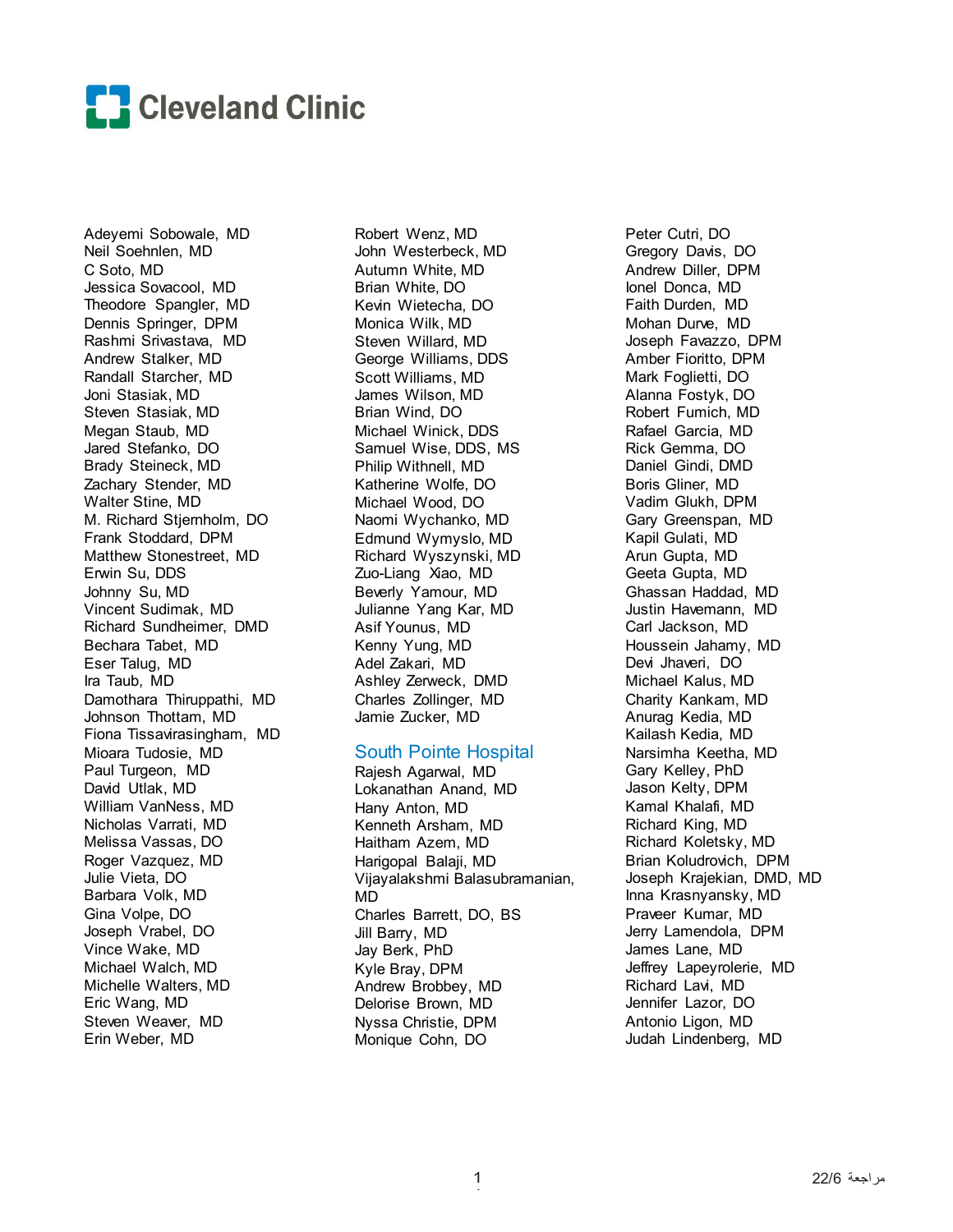

Merton Lynn, DPM Audley Mackel, MD Khaled Mahlies, MD Thomas Mandat, MD Mihaela Manolache, MD Petrica Manolache, MD Charles Mbanefo, MD Dharmesh Mehta, MD Vijay Mistry, MD Kaye Myton-Craig, MD Corattur Natesan, MD Edward Nemet, DPM Brian Novack, DPM Oluwaseun Opelami, MD Sachin Patel, MD Katrina Rakowsky, DO Nicole Ramon, DO Vijay Rastogi, MD Najma Razzak, MD Mona Reed, MD Robert Richardson, MD Tracy Ringo, DO Allan Rosenfield, MD Sherif Salama, MD Satnam Sandhu, MD George Saridakis, DO Daniel Schwartz, DMD, MD Michael Shapiro, DDS Raja Shekar, MD Michael Singerman, DPM Martin Smith, MD Jeffrey Stanley, DO Jared Storck, DO William Tenney, DPM Emmanuel Tuffuor, MD Kandasamy Umapathy, MD Adam Warren, DPM Howard Waxman, DPM Gary Wilkes, MD Mark Zedar, DO Jennifer Zienkowski - Zubel, DPM Miodrag Zivic, MD

## AKRON GENERAL

Abdelrahman Abdelaziz, MD

Mudasir Abro, MD Omar Abu-Romeh, MD Kamala Adury, MD Neera Agarwal-Antal, MD John Ahmann, DO Tahir Ahmed, MD, PhD Tosaddaq Ahmed, MD Firas Al-Ali, MD Suganthi Alagarsamy Veerappan, MD Ghattas Alkhoury, MD Khaled Almoselli, MD Chimezie Amanambu, MD Darryl Anderson, MD Melissa Andrianov, MD Toomas Anton, MD Costas Apostolis, MD Sarah Babai, MD David Bacha, MD Charanjit Bahniwal, MD Jamie Bar-Ness, MD Rudd Bare, MD Carl Barrick, DO Deanna Barry, DO Carrie Bassett, DO Nicole Beharry, MD Elizabeth Bender, MD Joseph Bendo, PhD Nisrine Benmessaud-Zahir, MD Dakota Bennett, MD James Besunder, DO Todd Beyer, DO Shweta Bhatt, MD Jennifer Biber, MD Vera Bicak-Odak, DO Michael Bigham, MD Dustin Blakeslee, DO Tetyana Bodnar, MD Kristi Bogan, MD Lesley Booher, MD Danelle Boone, DPM Christopher Boshkos, MD John Boyd, DPM Joanne Briggs, MD Christopher Brodkin, MD Xander Buenafe, MD

Lauren Burns, DO Brian Cain, MD Nicholas Campitelli, DPM Tu Cao, DO Lauren Cardinal, MD Steven Carp, MD Timothy Carrabine, MD Daniel Celik, MD Christina Cernik, MD Preti Chaturvedi, MD Ganesh Chaudhary, MD Andrew Chiao, DO Gina Chiarappa-Bronzo, DPM Walter Chlysta, MD Aaron Chokan, DPM Leanne Chrisman-Khawam, MD Susan Clark-Frantz, MD Martin Cochran, MD Bruce Cohen, MD J. Cook, DO Jacqueline Cornell, MD Paul Cornici, MD Sladjana Courson, DO Elise Craig, DO Lori D'Avello, MD Himika Dalia, MD Arthur Dalton, MD Jayaprakash Dasari, MD Jeremy Davis, DPM Erin Dean, MD William Demas, MD Datinder Deo, MD Harkanwal Dhillon, MD Brian Diede, DO Cynthia DiLauro, MD Rosanne DiLauro, MD Jacqueline DiPierro, MD Richard Dom Dera, MD Sean Downes, MD Kristina Dugandzic, DPM Yolanda Duncan, MD Rashed Durgham, MD Mohan Durve, MD Faris El-Khider, MD Manzoor Elahi, MD Anne Elliott, MD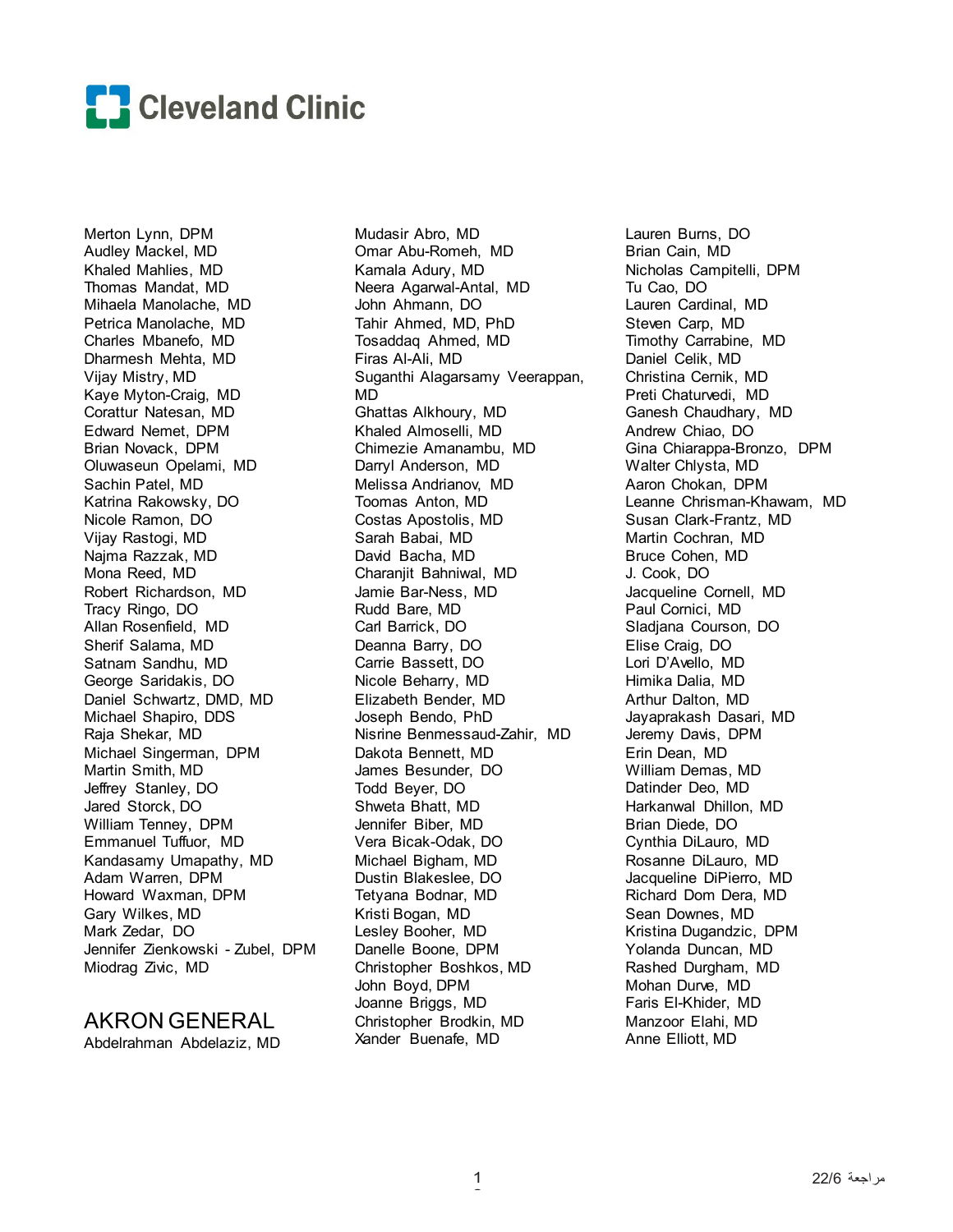

Cecilia Ellis, DO Jennifer Fath, DPM Harriet Feick, MD Michael Feltman, DPM Nathan Fetsko, DO John Fetzer, DPM Barry Fish, MD Jaclyn Flickinger, DO Karen Floro, DO Michael Forbes, MD Kermit Fox, MD Monte Fox, DO William Freiberg, DO Sarah Friebert, MD Valerie Fuller, DO Angela Funovits, MD Marian Gaber Saad, MD Godfrey Gaisie, MD Ugo Gallo, MD Shankar Ganapathy, MD Ryan Gasser, MD Charina Gayomali, MD Hans Geho, MD Richard Gentile, MD Cydney Godman, DO Steven Gorsuch, MD Jacqueline Graham, MD James Graham, MD Reed Graham, DPM Louis Grandinetti, DPM Jennifer Grow, MD Parul Gujarathi, MD David Gunnerson, MD Adarsh Gupta, MD Andrew Haas, MD D. Douglas Hackenberg, MD Cecelia Hamilton, MD Ahmed Hamoda, MD Ihsan Haque, MD Paul Hartzfeld, MD Anthony Hayek, DO Fredrick Hayek, MD David Heiser, MD Andrew Herman, MD Vernon Hershberger, MD Adrienne Hester, MD

Cassandra Hirsh, DO Jonathan Hlivko, MD Daniel Hoehne, DO Richard Hofacker, DPM Omar Horani, MD John Hunter, MD John Hutzler, MD Anhtuan Huynh, DO Firas Ibrahim, DO Harold Ickes, MD Mohammad Islam, MD Ahmad Jadallah, MD Akas Jain, MD Rajneesh Jain, MD Emily Janitz, DO Cecile Jentner, MD James Johnston, DO Valerie Jorge Cabrera, MD Sharhabeel Jwayyed, MD Anand Kantak, MD Ravi Karnani, MD Peter Katsaros, MD Bong Kauh, MD Rajwinder Kaur, MD Otto Kausch, MD Thomas Kayani, MD Anurag Kedia, MD Catherine Kelly-Langen, MD Paul Kempen, MD Kimberly Kemper, DPM Dennis Keselman, DO Amin Khalil, MD Syed Zamrak Khan, MD Gretzel King, MD Walter Klatt, MD Robert Koller, DO Ann Kooken, MD Gloria Koomson, MD Victor Kopyev, MD Gerald Korty, DO Dianne Kreptowski, DO Adarsh Krishen, MD John Kromalic, DO Kelly Kubiak, DPM Ajay Kumar, MD Richard Kunig, DPM

Tony Lababidi, DO Jean Lang, DO Jovan Laskovski, MD Daniel Lebovitz, MD Thomas Lehner, MD Hanna Lemerman, MD Bianca Leonardi, MD Zhenyu Li, DO James Libecco, MD Erik Lichtenberger, MD Richard Limperos, DPM Anthony Locastro, MD Renee Mackey, DPM Meghan Mahanta, MD Rajat Maheshwari, MD Christina Maier, DO Vivek Malhotra, MD Alexsandra Mamonis, MD Maher Mansour, MD Edward Marshall, DDS Matthew Marshall, DMD, MD Robert Marsico, MD Stacey Martin, DPM Molly Marunowski, DO Priya Maseelall, MD Jeffrey Masin, MD Eric Massanyi, MD Stacy McCallion, MD Janice McDaniel, MD David McDonald, MD Nancy McGriew, MD Patrick McIntyre, MD Bryan McKee, MD Colin McLaughlin, MD Tracey Mehlman, MD Farhat Mehmood, MD Bina Mehta, MD Mark Meyer, MD Sunita Midha, MD Scot Miller, DO Chander Mohan, MD Jeffrey Monteith, MD Paul Moodispaw, MD Kenneth Mooney, MD, DMD Stephen Mooney, MD Jeffrey Moore, MD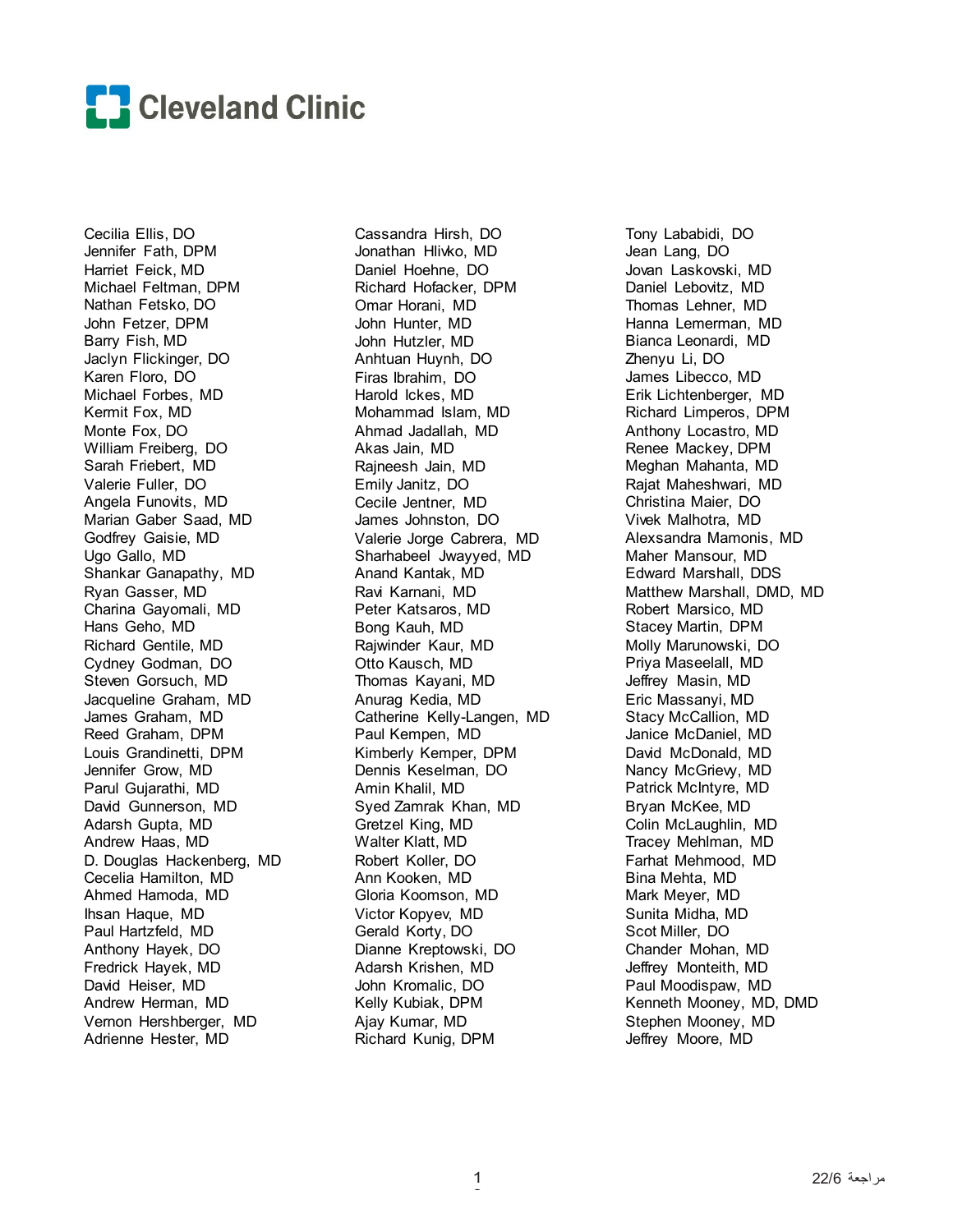

Kelly Moorhead, MD Allison Moosally, MD Stuart Morrison, MD Eliot Mostow, MD Leslie Murphy, MD Muhamad Musa, MD Nancy Naghavi, DO Jeffrey Naples, DO David Nash, MD Marnie Neill, MD Rasheed Nemer, MD Waleed Nemer, MD Sarah Newey, DPM Daniel Newton, MD Doris Nguyen, MD Vinh Nguyen, MD Kenneth Nixon, DPM Ikemefuna Nkanginieme, MD Ryan Nofziger, MD Ama Nuamah, MD Maura O'Shea, MD Adrian Ochoa, MD Cyril Ofori, MD Ifijen Oleghe, MD Jon Oliverio, DPM Emmanuel Otomewo, MD Christopher Page-Goertz, MD Renga Pakeeree, MD Jennifer Pamfilie, MD Eric Panzner, DO Nicholas Papas, MD Anil Parikh, MD Michael Parish, MD Edward Parisi, MD James Parry, DO Mehool Patel, MD Raj Patel, MD John Pedersen, MD Clifford Perera, MD Allison Person, MD James Pettay, MD Margaret Pfeffer, MD Hai Pham, DPM Melodie Phillips, MD Richard Pitt, DO Timothy Pittinger, MD

William Polley, MD Brian Pollock, DO John Pope, MD Jennifer Popovsky, MD Alison Protain, DO Eunice Gail Quicho, MD Essam Ragheb, MD Patricia Raimer, MD Rupesh Raina, MD Susan Ray, MD Pallavi Reddy, MD Stephen Redle, PhD Jodi Regan, MD Katrina Regula, MD Alex Reodica, MD Rufus Reuben, MD Riana Rhoden, MD Steven Richman, MD Amanda Roberts, MD Gregory Roulette, MD Richard Rowlett, PhD Michael Rubin, MD Christopher Rucker, MD Thomas Ruzics, MD Kelli Sabin, MD Rajiv Sahni, MD Tariq Saleem, MD Abdelaziz Saleh, MD, PhD Lodi Salipi, MD Muhannad Samaan, MD John Santin, DDS Saad Sanyurah, MD Lori Sargeant, MD Scott Schachinger, DO Kasey Schaef, DO W. Schoeppner, DPM Paul Schuh, MD Karl Schwarze, MD Rodney Scott, DPM Ishwinder Sehgal, MD Bradley Sellers, MD Bharatkumar Shah, MD Nadia Shah, MD Yuliya Sharakova, MD Molly Shaw, MD Christopher Sheppard, MD Sabin Shrestha, MD John Sifuentes, MD Barry Simon, DO Andrea Sims, MD Mansumeet Singh, MD Vansha Singh, MD Philip Smelcer, MD Julie Smith, MD Martin Smith, MD Andrew South, MD Mary South, MD Alison Southern, MD Nicholas Spirtos, DO Jason Spivey, MD Calvin Spott, MD Gayathri Sreedher, MD Donald Stephens, MD Donald Stone, DPM Rebecca Stone, DO Shanti Subbarao, MD Kavitha Subramanian, MD Richard Sundheimer, DMD Venkata Sunkesula, MD Peter Sutter, DO Bechara Tabet, MD Ruchi Taliwal, MD Natthavat Tanphaichitr, MD Imran Tarrar, MD Pranav Tayal, MD Roxanne Taylor, MD Natalia Tetyuk, MD Komal Thind, MD Nicholas Thomas-Bock, DO Kevin Trangle, MD Sarah Uguccini, DO Chaitanya Valluri, MD Milania Valore, MD Brittany Van Beek, DO Victoria Van Fossen, MD Susan Vargo, MD Henry Vucetic, MD Terry Wagner, DO Michael Waickman, MD Rana Wajahat, MD Sherrie Wallace, DPM Christine Wang, DO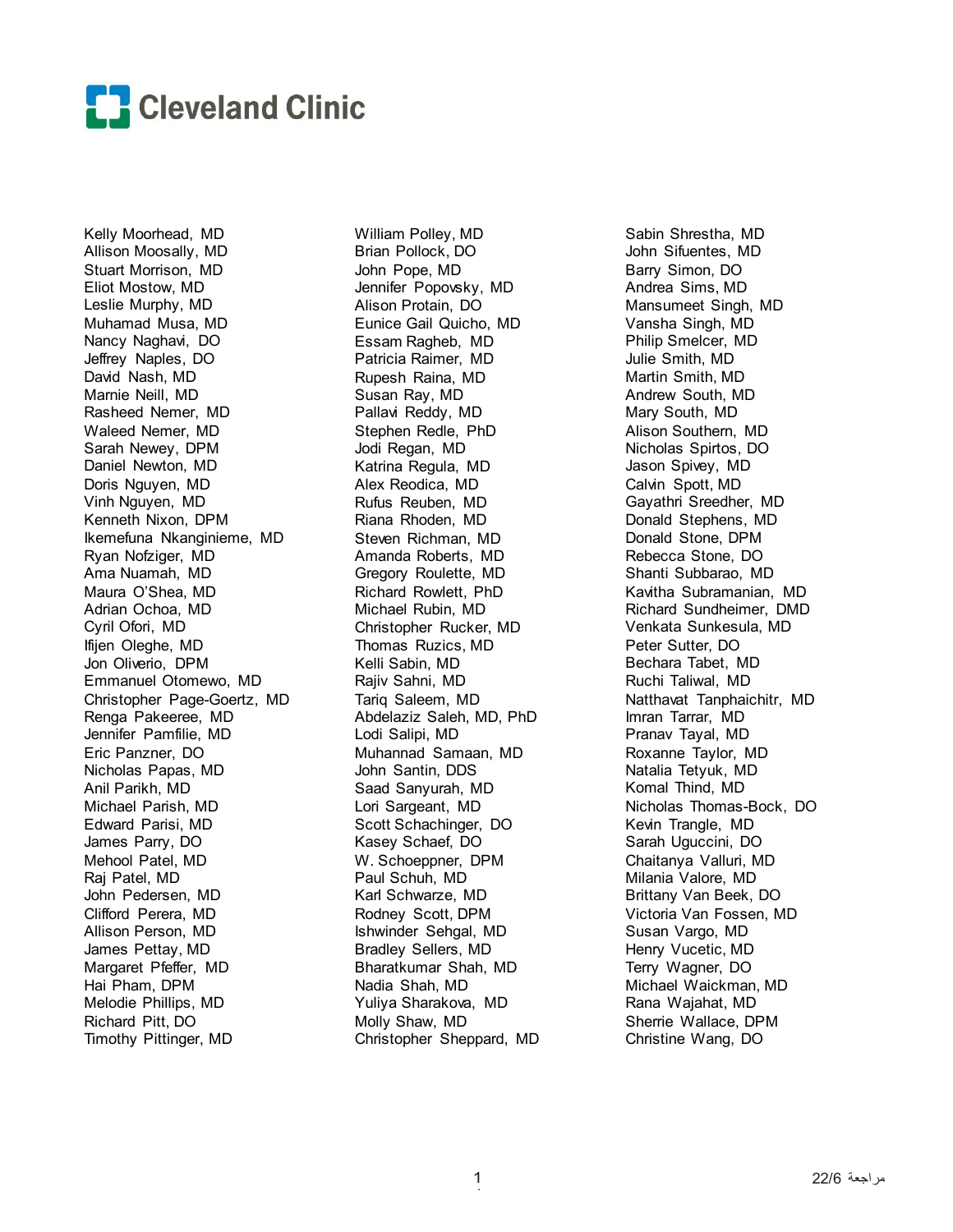

Amy Weidman, MD Cynthia Weinstein, MD Daniel Wheeler, MD Daniel White, DO Jessica Whitley, MD Schield Wikas, DO Emily Wiland, MD William Wojno, MD Katherine Wolfe, DO Paul Wong, MD Justin Woodhouse, MD Amr Yafi, MD Ronald Yendrek, DO Awais Zaka, MD Adel Zaraa, MD Carlos Zevallos, DO Alexandra Zhang, MD Min Zhou, MD Qianli Zhuang, MD Miriam Zidehsarai, DO Jessica Zolton, DO

## LODI HOSPITAL

Ann Baker, MD Kristi Bogan, MD Michael Boyer, DPM Thomas Chi, MD Godfrey Gaisie, MD Maria Griffiths, MD Ahmed Hassan, MD Emily Janitz, DO Sasan Makipour, MD Tracey Mehlman, MD Stuart Morrison, MD Siddharth Munsif, MD Allison Person, MD Michael Rubin, MD Nicholas Thomas-Bock, DO Chioma Udogu, MD Paul Wong, MD

# MERCY HOSPITAL

Abdelrahman Abdelaziz, MD Mudasir Abro, MD

Omar Abu-Romeh, MD Kamala Adury, MD Neera Agarwal-Antal, MD John Ahmann, DO Tahir Ahmed, MD, PhD Tosaddaq Ahmed, MD Firas Al-Ali, MD Suganthi Alagarsamy Veerappan, MD Ghattas Alkhoury, MD Khaled Almoselli, MD Chimezie Amanambu, MD Darryl Anderson, MD Melissa Andrianov, MD Toomas Anton, MD Costas Apostolis, MD Sarah Babai, MD David Bacha, MD Charanjit Bahniwal, MD Jamie Bar-Ness, MD Rudd Bare, MD Carl Barrick, DO Deanna Barry, DO Carrie Bassett, DO Nicole Beharry, MD Elizabeth Bender, MD Joseph Bendo, PhD Nisrine Benmessaud-Zahir, MD Dakota Bennett, MD James Besunder, DO Todd Beyer, DO Shweta Bhatt, MD Jennifer Biber, MD Vera Bicak-Odak, DO Michael Bigham, MD Dustin Blakeslee, DO Tetyana Bodnar, MD Kristi Bogan, MD Lesley Booher, MD Danelle Boone, DPM Christopher Boshkos, MD John Boyd, DPM Joanne Briggs, MD Christopher Brodkin, MD Xander Buenafe, MD Lauren Burns, DO

Brian Cain, MD Nicholas Campitelli, DPM Tu Cao, DO Lauren Cardinal, MD Steven Carp, MD Timothy Carrabine, MD Daniel Celik, MD Christina Cernik, MD Preti Chaturvedi, MD Ganesh Chaudhary, MD Andrew Chiao, DO Gina Chiarappa-Bronzo, DPM Walter Chlysta, MD Aaron Chokan, DPM Leanne Chrisman-Khawam, MD Susan Clark-Frantz, MD Martin Cochran, MD Bruce Cohen, MD J. Cook, DO Jacqueline Cornell, MD Paul Cornici, MD Sladjana Courson, DO Elise Craig, DO Lori D'Avello, MD Himika Dalia, MD Arthur Dalton, MD Jayaprakash Dasari, MD Jeremy Davis, DPM Erin Dean, MD William Demas, MD Datinder Deo, MD Harkanwal Dhillon, MD Brian Diede, DO Cynthia DiLauro, MD Rosanne DiLauro, MD Jacqueline DiPierro, MD Richard Dom Dera, MD Sean Downes, MD Kristina Dugandzic, DPM Yolanda Duncan, MD Rashed Durgham, MD Mohan Durve, MD Faris El-Khider, MD Manzoor Elahi, MD Anne Elliott, MD Cecilia Ellis, DO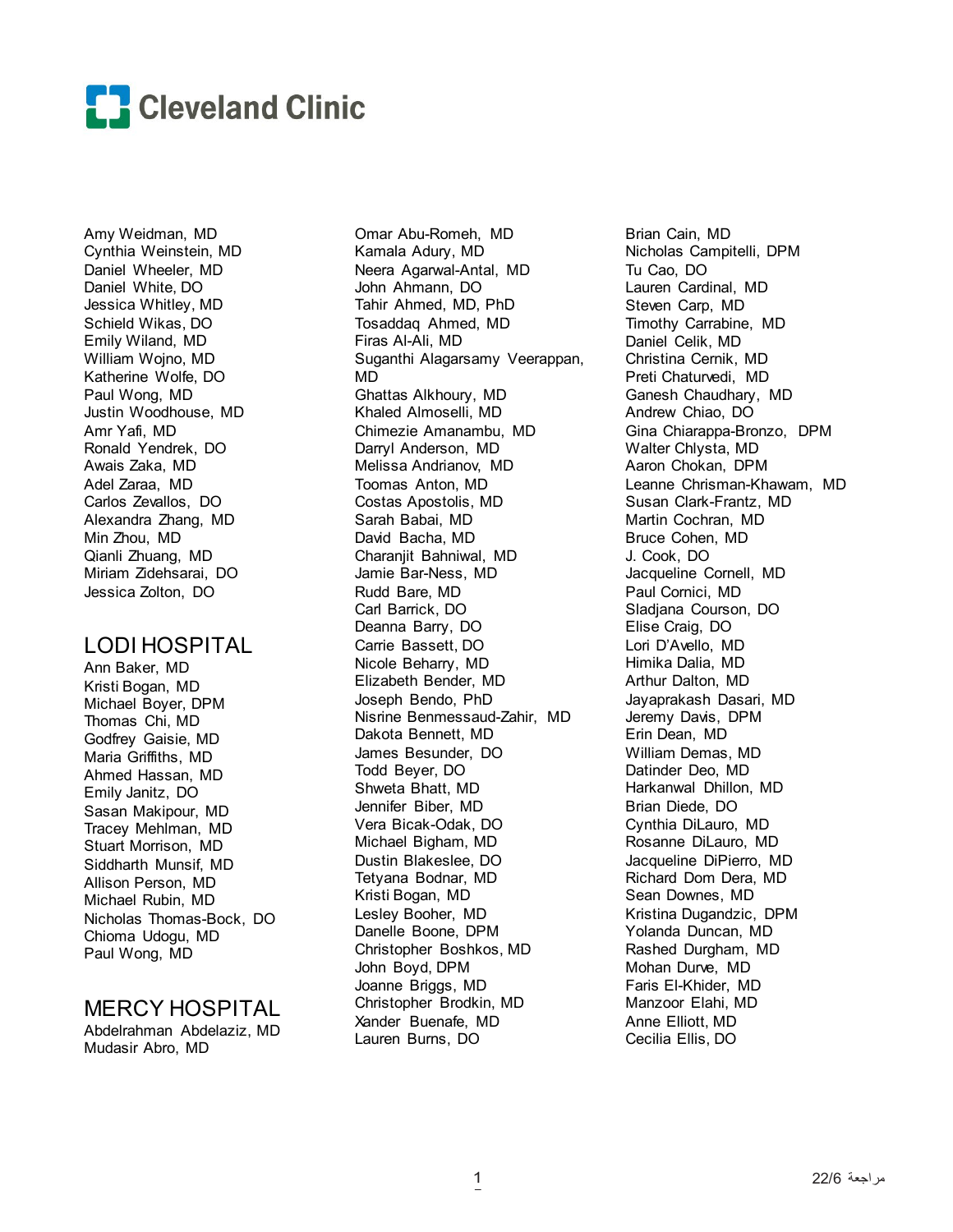

Jennifer Fath, DPM Harriet Feick, MD Michael Feltman, DPM Nathan Fetsko, DO John Fetzer, DPM Barry Fish, MD Jaclyn Flickinger, DO Karen Floro, DO Michael Forbes, MD Kermit Fox, MD Monte Fox, DO William Freiberg, DO Sarah Friebert, MD Valerie Fuller, DO Angela Funovits, MD Marian Gaber Saad, MD Godfrey Gaisie, MD Ugo Gallo, MD Shankar Ganapathy, MD Ryan Gasser, MD Charina Gayomali, MD Hans Geho, MD Richard Gentile, MD Cydney Godman, DO Steven Gorsuch, MD Jacqueline Graham, MD James Graham, MD Reed Graham, DPM Louis Grandinetti, DPM Jennifer Grow, MD Parul Gujarathi, MD David Gunnerson, MD Adarsh Gupta, MD Andrew Haas, MD D. Douglas Hackenberg, MD Cecelia Hamilton, MD Ahmed Hamoda, MD Ihsan Haque, MD Paul Hartzfeld, MD Anthony Hayek, DO Fredrick Hayek, MD David Heiser, MD Andrew Herman, MD Vernon Hershberger, MD Adrienne Hester, MD Cassandra Hirsh, DO

Jonathan Hlivko, MD Daniel Hoehne, DO Richard Hofacker, DPM Omar Horani, MD John Hunter, MD John Hutzler, MD Anhtuan Huynh, DO Firas Ibrahim, DO Harold Ickes, MD Mohammad Islam, MD Ahmad Jadallah, MD Akas Jain, MD Rajneesh Jain, MD Emily Janitz, DO Cecile Jentner, MD James Johnston, DO Valerie Jorge Cabrera, MD Sharhabeel Jwayyed, MD Anand Kantak, MD Ravi Karnani, MD Peter Katsaros, MD Bong Kauh, MD Rajwinder Kaur, MD Otto Kausch, MD Thomas Kayani, MD Anurag Kedia, MD Catherine Kelly-Langen, MD Paul Kempen, MD Kimberly Kemper, DPM Dennis Keselman, DO Amin Khalil, MD Syed Zamrak Khan, MD Gretzel King, MD Walter Klatt, MD Robert Koller, DO Ann Kooken, MD Gloria Koomson, MD Victor Kopyev, MD Gerald Korty, DO Dianne Kreptowski, DO Adarsh Krishen, MD John Kromalic, DO Kelly Kubiak, DPM Ajay Kumar, MD Richard Kunig, DPM Tony Lababidi, DO

Jean Lang, DO Jovan Laskovski, MD Daniel Lebovitz, MD Thomas Lehner, MD Hanna Lemerman, MD Bianca Leonardi, MD Zhenyu Li, DO James Libecco, MD Erik Lichtenberger, MD Richard Limperos, DPM Anthony Locastro, MD Renee Mackey, DPM Meghan Mahanta, MD Rajat Maheshwari, MD Christina Maier, DO Vivek Malhotra, MD Alexsandra Mamonis, MD Maher Mansour, MD Edward Marshall, DDS Matthew Marshall, DMD, MD Robert Marsico, MD Stacey Martin, DPM Molly Marunowski, DO Priya Maseelall, MD Jeffrey Masin, MD Eric Massanyi, MD Stacy McCallion, MD Janice McDaniel, MD David McDonald, MD Nancy McGrievy, MD Patrick McIntyre, MD Bryan McKee, MD Colin McLaughlin, MD Tracey Mehlman, MD Farhat Mehmood, MD Bina Mehta, MD Mark Meyer, MD Sunita Midha, MD Scot Miller, DO Chander Mohan, MD Jeffrey Monteith, MD Paul Moodispaw, MD Kenneth Mooney, MD, DMD Stephen Mooney, MD Jeffrey Moore, MD Kelly Moorhead, MD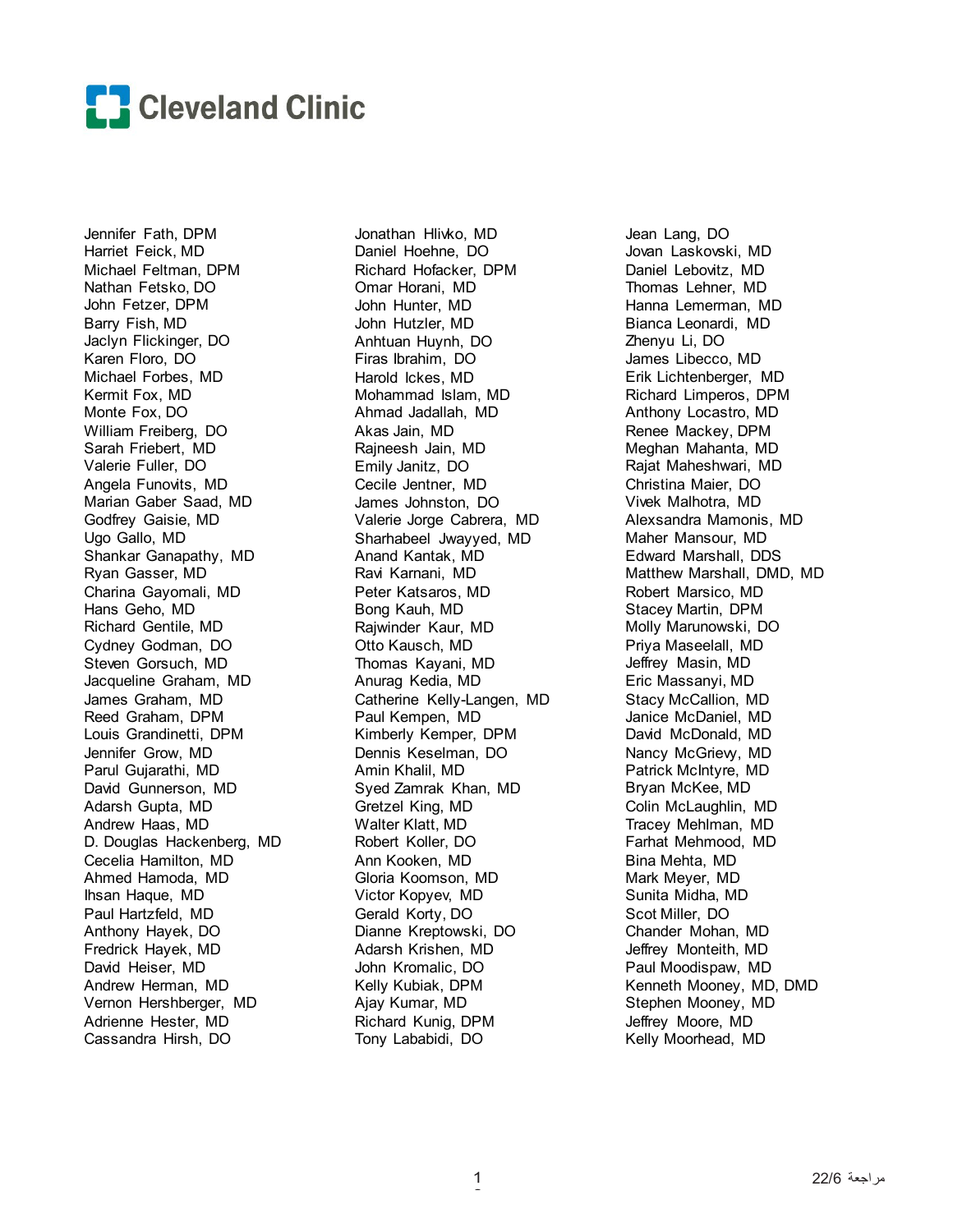

Allison Moosally, MD Stuart Morrison, MD Eliot Mostow, MD Leslie Murphy, MD Muhamad Musa, MD Nancy Naghavi, DO Jeffrey Naples, DO David Nash, MD Marnie Neill, MD Rasheed Nemer, MD Waleed Nemer, MD Sarah Newey, DPM Daniel Newton, MD Doris Nguyen, MD Vinh Nguyen, MD Kenneth Nixon, DPM Ikemefuna Nkanginieme, MD Ryan Nofziger, MD Ama Nuamah, MD Maura O'Shea, MD Adrian Ochoa, MD Cyril Ofori, MD Ifijen Oleghe, MD Jon Oliverio, DPM Emmanuel Otomewo, MD Christopher Page-Goertz, MD Renga Pakeeree, MD Jennifer Pamfilie, MD Eric Panzner, DO Nicholas Papas, MD Anil Parikh, MD Michael Parish, MD Edward Parisi, MD James Parry, DO Mehool Patel, MD Raj Patel, MD John Pedersen, MD Clifford Perera, MD Allison Person, MD James Pettay, MD Margaret Pfeffer, MD Hai Pham, DPM Melodie Phillips, MD Richard Pitt, DO Timothy Pittinger, MD William Polley, MD

Brian Pollock, DO John Pope, MD Jennifer Popovsky, MD Alison Protain, DO Eunice Gail Quicho, MD Essam Ragheb, MD Patricia Raimer, MD Rupesh Raina, MD Susan Ray, MD Pallavi Reddy, MD Stephen Redle, PhD Jodi Regan, MD Katrina Regula, MD Alex Reodica, MD Rufus Reuben, MD Riana Rhoden, MD Steven Richman, MD Amanda Roberts, MD Gregory Roulette, MD Richard Rowlett, PhD Michael Rubin, MD Christopher Rucker, MD Thomas Ruzics, MD Kelli Sabin, MD Rajiv Sahni, MD Tariq Saleem, MD Abdelaziz Saleh, MD, PhD Lodi Salipi, MD Muhannad Samaan, MD John Santin, DDS Saad Sanyurah, MD Lori Sargeant, MD Scott Schachinger, DO Kasey Schaef, DO W. Schoeppner, DPM Paul Schuh, MD Karl Schwarze, MD Rodney Scott, DPM Ishwinder Sehgal, MD Bradley Sellers, MD Bharatkumar Shah, MD Nadia Shah, MD Yuliya Sharakova, MD Molly Shaw, MD Christopher Sheppard, MD Sabin Shrestha, MD

John Sifuentes, MD Barry Simon, DO Andrea Sims, MD Mansumeet Singh, MD Vansha Singh, MD Philip Smelcer, MD Julie Smith, MD Martin Smith, MD Andrew South, MD Mary South, MD Alison Southern, MD Nicholas Spirtos, DO Jason Spivey, MD Calvin Spott, MD Gayathri Sreedher, MD Donald Stephens, MD Donald Stone, DPM Rebecca Stone, DO Shanti Subbarao, MD Kavitha Subramanian, MD Richard Sundheimer, DMD Venkata Sunkesula, MD Peter Sutter, DO Bechara Tabet, MD Ruchi Taliwal, MD Natthavat Tanphaichitr, MD Imran Tarrar, MD Pranav Tayal, MD Roxanne Taylor, MD Natalia Tetyuk, MD Komal Thind, MD Nicholas Thomas-Bock, DO Kevin Trangle, MD Sarah Uguccini, DO Chaitanya Valluri, MD Milania Valore, MD Brittany Van Beek, DO Victoria Van Fossen, MD Susan Vargo, MD Henry Vucetic, MD Terry Wagner, DO Michael Waickman, MD Rana Wajahat, MD Sherrie Wallace, DPM Christine Wang, DO Amy Weidman, MD